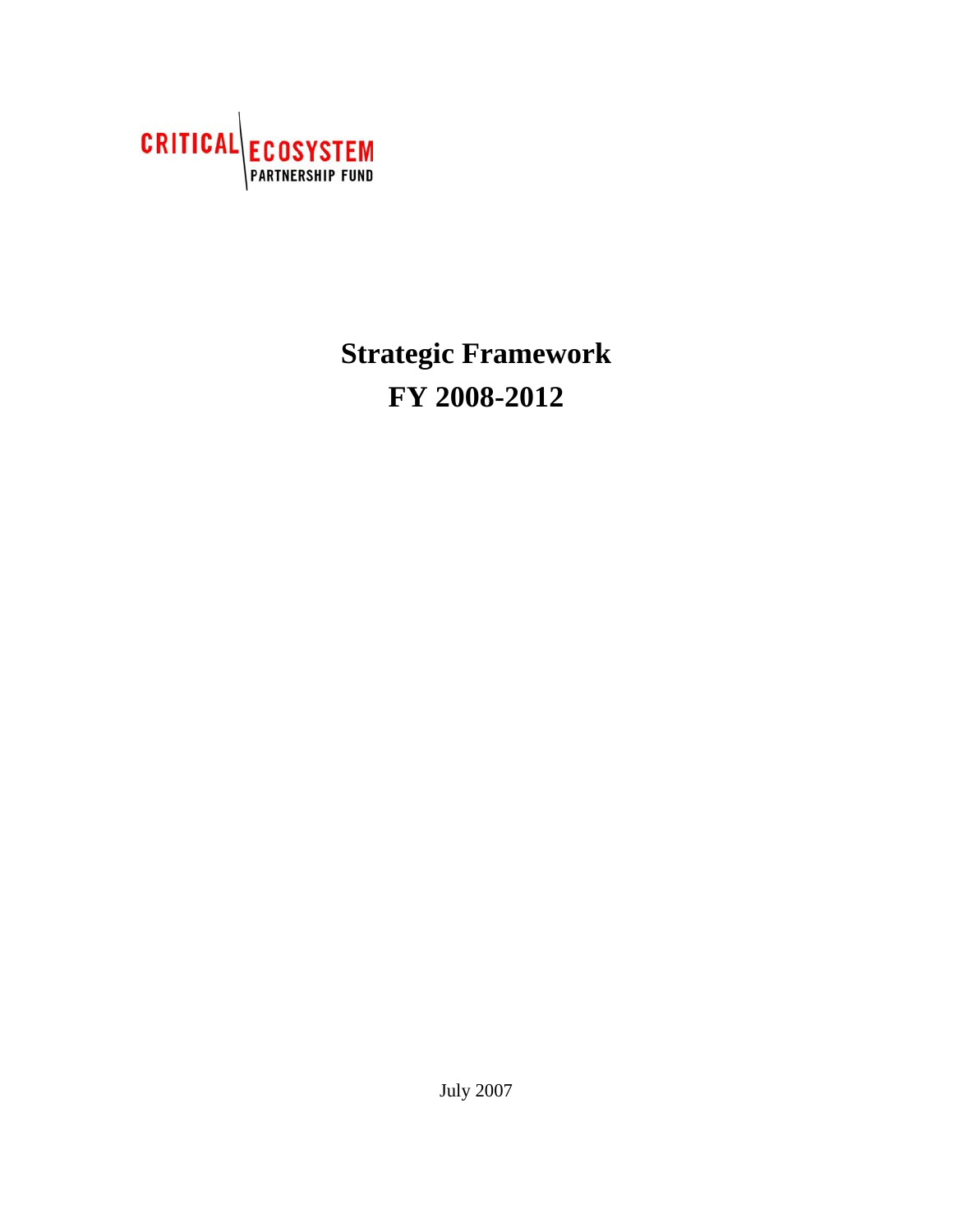#### **CONTENTS**

| Annexes<br>I. Biodiversity Hotspots Where CEPF Supported Civil Society during Phase 121 |  |
|-----------------------------------------------------------------------------------------|--|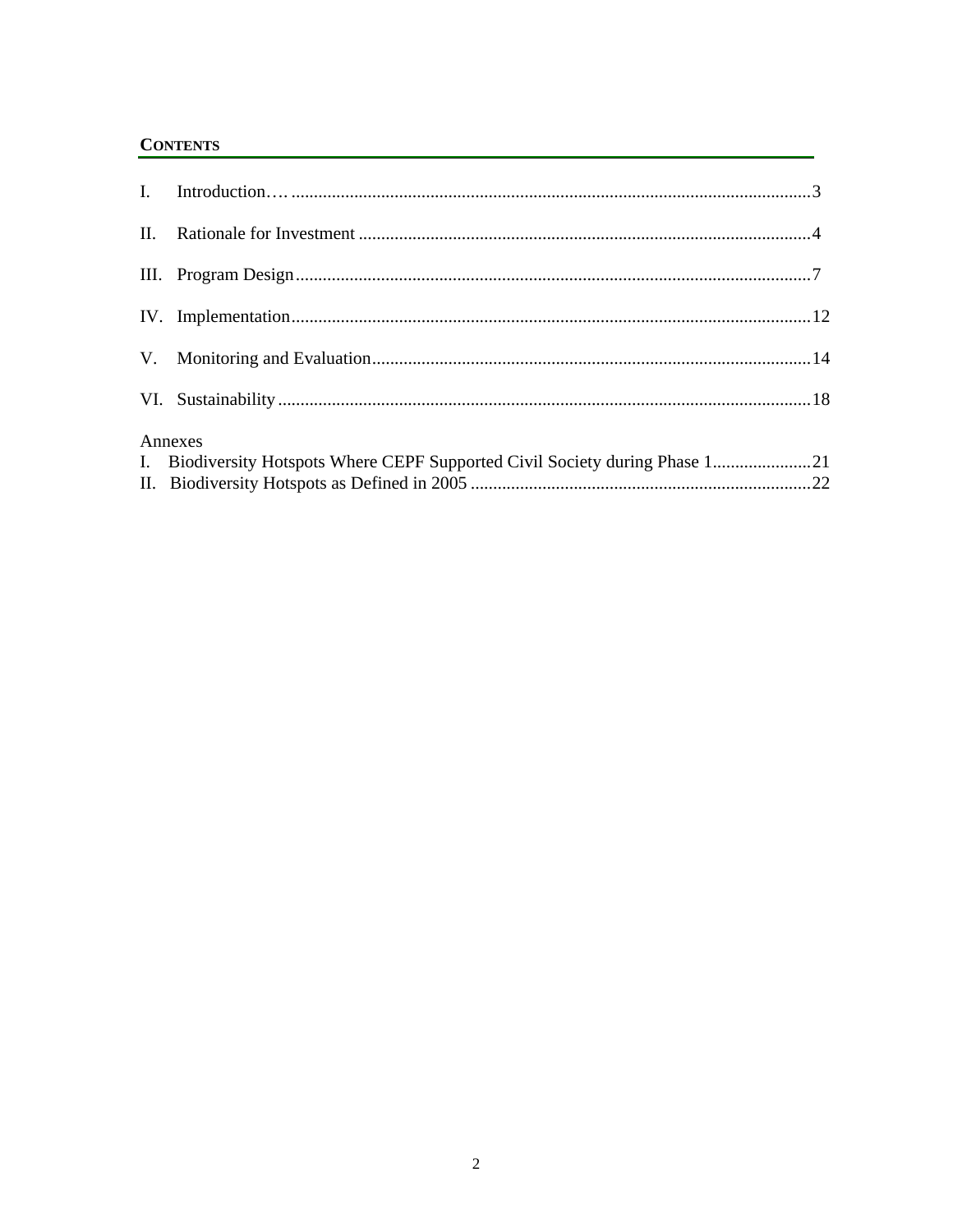#### **I. INTRODUCTION**

Earth's biologically richest ecosystems are also the most threatened. Together, these biodiversity hotspots harbor half the diversity of life yet they have already lost 86 percent of their original habitat. The convergence of critical areas for conservation with millions of people who are impoverished and highly dependent on healthy ecosystems for their survival is also more evident in the hotspots than anywhere else.

Conservation International (CI), the Global Environment Facility, and the World Bank launched the Critical Ecosystem Partnership Fund (CEPF) in 2000 as an urgently needed new approach to enable nongovernmental organizations (NGOs), community groups, and other sectors of civil society to participate in conserving the hotspots. The program's unique focus on hotspots and civil society attracted the John D. and Catherine T. MacArthur Foundation as a partner in 2001 and the Government of Japan in 2002. L'Agence Française de Développement, the French Development Agency (AFD), also joined the partnership in 2007.

The hotspots approach to the conservation of ecosystems is a highly targeted strategy for tackling the challenge of biodiversity loss at the global level. As many hotspots cross national borders, the approach transcends political boundaries and fosters coordination and joint efforts across large landscapes for the benefit of the global environment.

During its first phase, CEPF had established active grant programs in 15 regions within 14 originally defined hotspots (Annex I). More than 600 civil society groups in 33 countries received grants and many of these groups also awarded funds to others, bringing the total number of groups supported by CEPF to more than 1,000.

Grant recipients ranged from small farming cooperatives and community associations to local and international NGOs. Every grant helped implement region-specific investment strategies developed with diverse stakeholders and approved by a council of high-level representatives from each CEPF donor partner institution.

CEPF investments have enabled hundreds of civil society groups to achieve significant, positive outcomes. Their efforts have influenced major governmental policies in dozens of countries and helped protect nearly 10 million hectares of globally important land since the program's creation in 2000.

An independent evaluation of the global program identified the following areas where CEPF grants appear to have been particularly effective or to show particular promise:

- Protected areas: Project portfolios in all hotspots have supported the expansion, consolidation, and improved planning and management of protected areas.
- Species conservation: CEPF grants have established research and educational projects at the local level and have supported community organizations in participatory monitoring activities to prevent species extinctions.
- Capacity building and training: Grants to the national offices of international NGOs have helped provide formal training as well as employment for promising local individuals who represent the next generation of national conservation leaders.
- Community development and poverty mitigation: A significant number of grants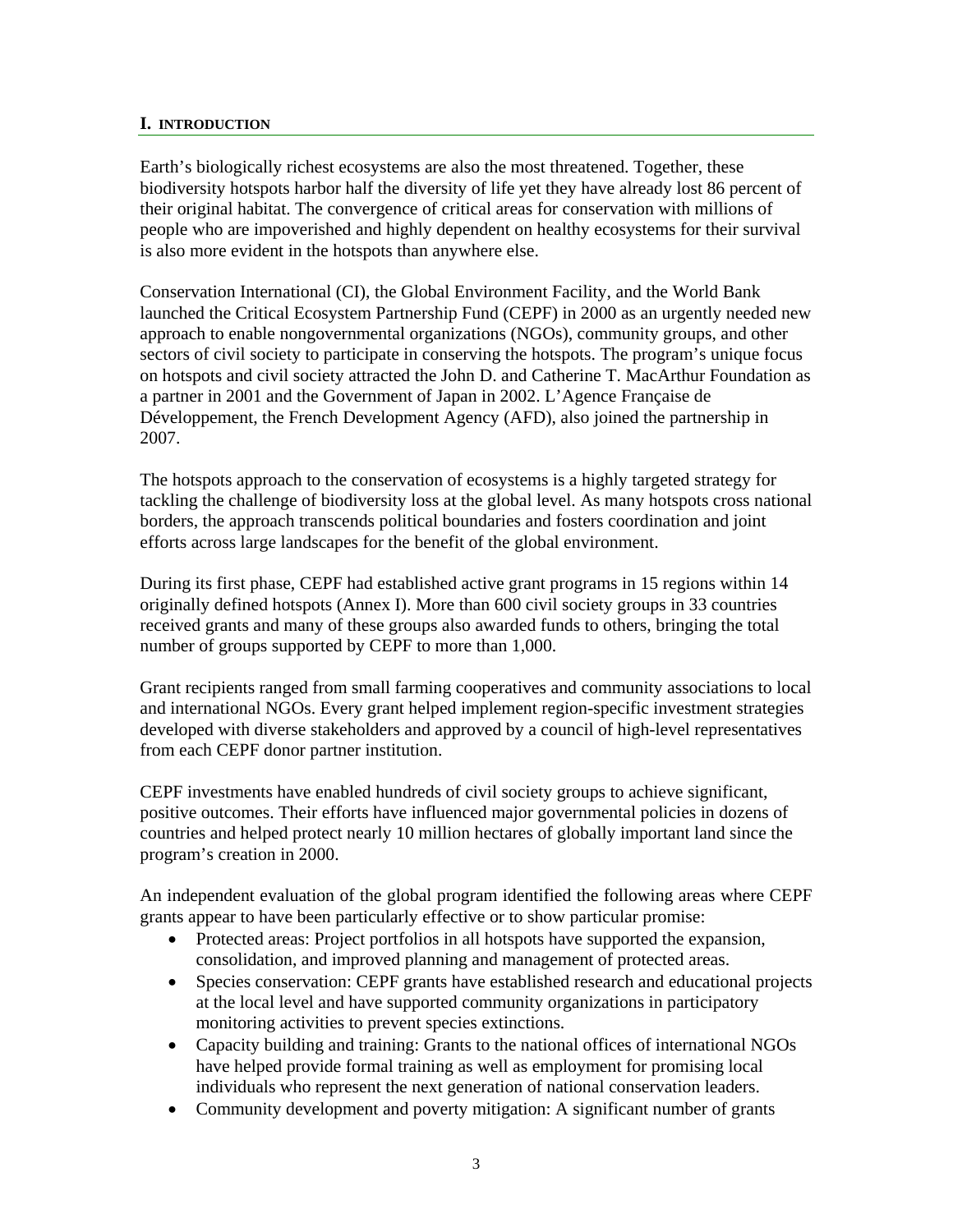have provided the basis for improving incomes and economic well being of poor communities.

- Building conservation into development planning: Grants have equipped decisionmakers and planners with tools and knowledge to harmonize conservation with economic development.
- Private sector: Several hotspots have achieved significant conservation contributions from national and international companies in private sector industries due to CEPFsupported projects.
- Multinational hotspots: CEPF has demonstrated that conservation planning and implementation can take place on a regional, multi-country scale.
- Long-term conservation financing: CEPF grants have helped establish conservation trust funds and leverage partner support in several regions.

This 5-year Strategic Framework sets out the vision for FY 2008-2012, for which CEPF aims to secure at least \$100 million in new commitments from donor partners. The start of implementation has been made possible by new \$25 million commitments from both AFD and CI, which administers the global program. Ultimately, CEPF hopes to secure \$150 million to further increase the resources available for implementation.

The independent evaluation concluded overwhelmingly positive and recommended that the CEPF donor partners continue supporting the program and seeking further expansion opportunities. The evaluators found projects at the ecosystem level to be strategic and well selected to form integrated portfolios, with small grants complemented by targeted larger grants and a focus on influencing changes within institutions and governments. The evaluation report also included recommendations for strengthening the program that have been incorporated into this Framework.

CEPF will build on a rich repository of experience and lessons learned during the program's first years of operation, as well as recommendations from the evaluation that will expand the program's potential to act as a mechanism for the conservation community as a whole to align conservation investments for greater impact. The overarching goal will be to strengthen the involvement and effectiveness of NGOs and other sectors of civil society in contributing to conservation and management of globally significant biodiversity.

This will be achieved by providing strategic assistance to NGOs, community groups, and other civil society partners, including the private sector, to support

- (i) strengthened protection and management of biodiversity within selected hotspots and critical ecosystems;
- (ii) increased local and national capacity to integrate biodiversity conservation into development and landscape planning; and
- (iii) expanded and improved monitoring and learning to demonstrate biodiversity impact and enable adaptive management and replication.

### **II. RATIONALE FOR INVESTMENT**

The global biodiversity hotspots once covered 15.7 percent of the Earth's land surface. Today, however, 86 percent of the hotspots' natural vegetation has already been destroyed: The intact remnants of the hotspots now cover only 2.3 percent of the Earth's land surface.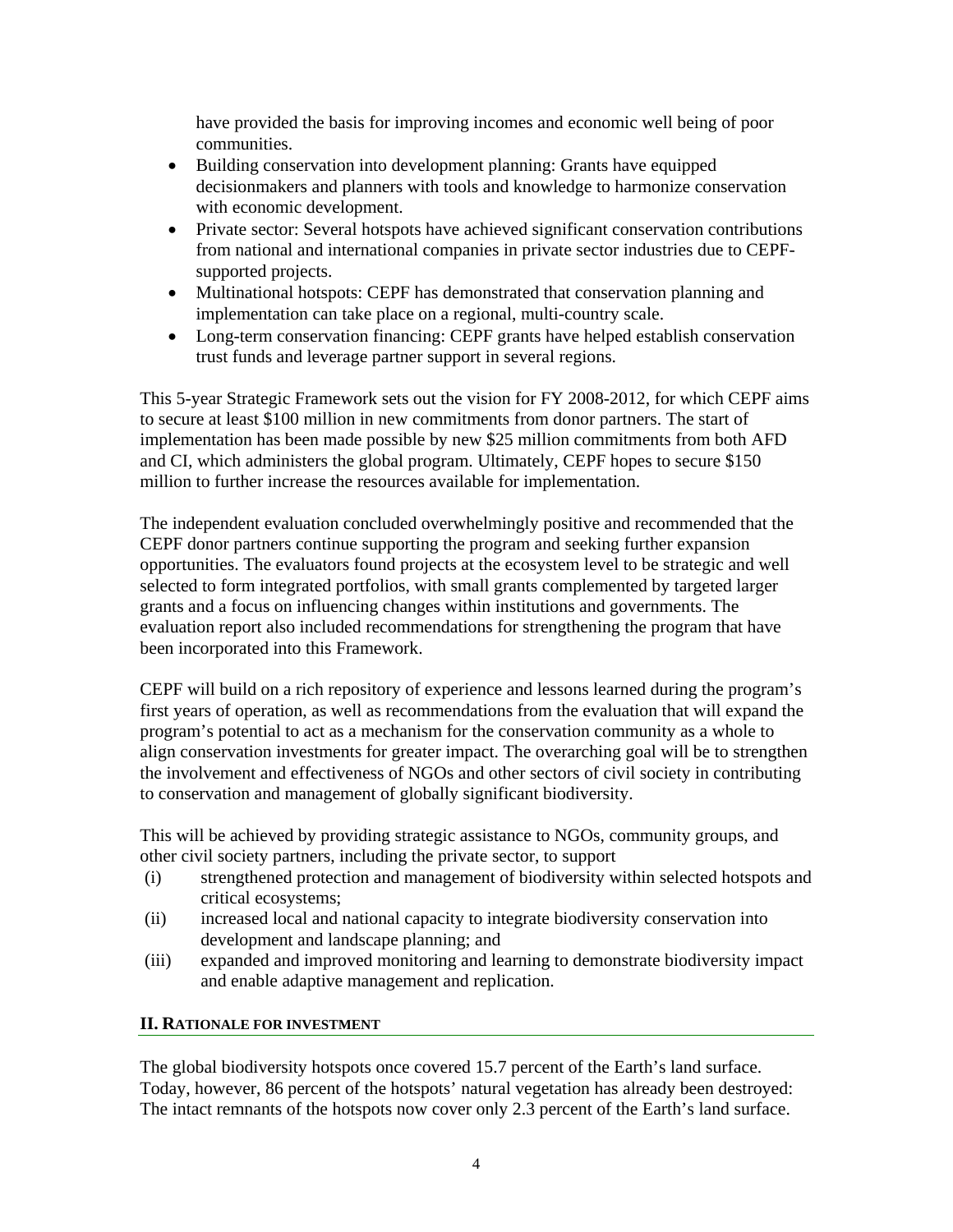As might be expected, very large proportions of threatened species occur within and are often unique to the hotspots. Between them, the hotspots hold at least 150,000 plant species found nowhere else on Earth, 50 percent of the world's total endemic species. In addition, 77 percent of threatened amphibian species are hotspot endemics, along with 73 percent of threatened bird species and 51 percent of threatened mammal species.

The status of species can be one of the most important indicators of ecosystem health. Their demise can endanger the vitality and ability of ecosystems to provide services important for human survival: air and water cleansing, flood and climate control, soil regeneration, crop pollination, food, medicines, and raw materials. Many people and many species share a common vulnerability.

By strategically focusing on the hotspots in developing countries, CEPF provides critically needed resources to assist civil society groups in helping preserve the diversity of life and healthy ecosystems as essential components of stable and thriving societies.

The hotspots concept complements other systems for assessing global conservation priorities. All hotspots contain at least one Global 200 Ecoregion identified by WWF for their species richness, endemism, taxonomic uniqueness, unusual ecological or evolutionary phenomena, and global rarity. All but three contain at least one Endemic Bird Area identified by BirdLife International for holding two or more endemic bird species. In addition, nearly 80 percent of the sites identified by the Alliance for Zero Extinction<sup>1</sup> are located in the hotspots. These high-priority areas for conservation hold threatened species as endemics to a single site.

No matter how successful conservation activities are elsewhere, the state of the hotspots is the real measure of the conservation challenge. Unless the global community succeeds in conserving this small fraction of the planet's land area, more than half of Earth's diversity of life will be lost.

By March 2007, the award of new grants in nine of the original hotspots ceased after five years of implementation and funding will soon end for other critical ecosystems. Although the program has been shown to be highly effective, there are still significant conservation needs, both in the original 14 hotspots and in other critical ecosystems that have not yet benefited under the program. CEPF investments in a number of current hotspots targeted only selected areas, such as the Indonesian island of Sumatra in the Sundaland Hotspot and the Upper Guinean Forest in the Guinean Forests of West Africa Hotspot, while other areas in

 $\overline{a}$ 

<sup>&</sup>lt;sup>1</sup> Signatories to the Alliance for Zero Extinction include American Bird Conservancy; American Museum of Natural History; Asociación Armonía; Asociación de Conservación de los Ecosistemas Andinos; Association "Les Amis des Oiseaux"; Asociacion Naymlap; BirdLife International; Charles Darwin Foundation; CIPAMEX; Conservation and Research for Endangered Species; Conservation International; Doga Dernegi – Turkey; Durrell Wildlife Conservation Trust; EcoSystems-India; Fairchild Tropical Botanical Garden; Fauna and Flora International; Forest Partners International; Fundación Jocotoco; Guyra Paraguay; Hawai`i Endangered Bird Conservation Program; Instituto Ecologia Applicata; International Iguana Foundation; Island Conservation and Ecology Group; Island Endemics; Loro Parque Fundación; Lubee Bat Conservancy; Mindo Cloudforest Foundation; Missouri Botanical Garden; National Audubon Society; The Nature Conservancy; NatureServe; ProAves Colombia; Rare; Saint Louis Zoo's WildCare Institute; Société Audubon Haiti!; Vermont Institute of Natural Science; Wildlife Conservation and Environmental Development Association of Ethiopia; Wildlife Conservation Society; Wildlife Trust; World Parks; World Pheasant Association; and World Wildlife Fund.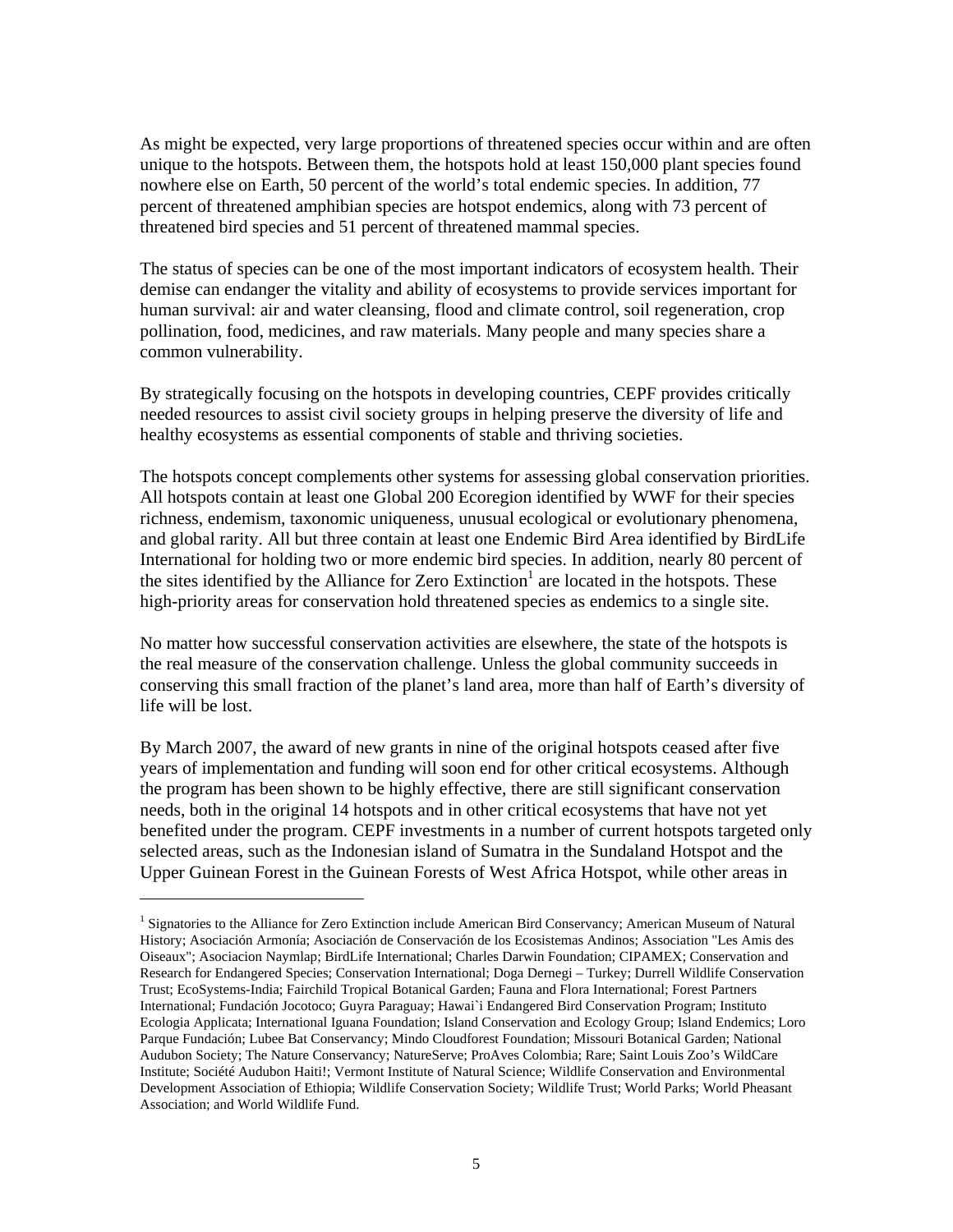those hotspots are also of high value with major needs.

Based on new research by nearly 400 experts, CI also refined the original hotspot framework, aligned hotspot boundaries to match the WWF ecoregions wherever they overlap, and designated nine additional hotspots in early 2005. This refinement raised the number of hotspots globally from 25 to 34 (Annex II), up to 30 of which include countries eligible for support under the current CEPF eligibility criteria as they occur in a biodiversity hotspot, are World Bank clients, and have ratified the Convention on Biological Diversity (CBD). Twenty-five hotspots covering 77 countries are wholly eligible for CEPF support, while five others include 17 additional eligible countries.

This 5-year period of the global program will enable expansion and replication of successful civil society implementation models more broadly within at least 14 hotspots. CEPF will build on lessons learned to date as well as on recommendations from the independent evaluation to further strengthen the program in existing hotspots and to expand activities to new critical ecosystems and to marine and coastal habitats within and adjacent to the hotspots. Supporting conservation activities in marine and coastal habitats will provide a more holistic and integrated ecosystem approach to conservation needs. The CEPF Donor Council may also decide to establish new funding windows to accommodate the strategic interests of specific donors.

Expected global benefits will arise from the increased participation and capacity of national and local civil society groups to manage and deliver conservation initiatives in a strategic and effective manner and to integrate biodiversity conservation into development and landscape planning in regions of recognized global importance. These interventions will lead to generation, adoption, adaptation, and application of lessons for improved outcomes relevant both to CEPF and the broader conservation and development communities.

New CEPF programs and choice of hotspots will also complement activities likely to be supported under the new Global Environment Facility Resource Allocation Framework (RAF). Although CEPF has invested in some of the biodiversity-rich countries that are likely to receive substantial allocations under the framework, the 30 eligible hotspots together target 94 countries. CEPF has the potential to be able to complement conservation efforts in many of these countries by filling in gaps and focusing resources to civil society and private sector efforts that may not otherwise be supported.

As previously, all of the countries involved in the program will have ratified the CBD and all region-specific investment strategies will be endorsed by the relevant national Global Environment Facility focal points to ensure consistency with national Biodiversity Action Plans and country programmatic frameworks. CEPF is fully consistent with and explicitly supports the goals and agreed work programs of the CBD, including the protected areas work program and others that will contribute to the 2010 targets. By directing resources to the most critical irreplaceable ecosystems, CEPF directly supports the goal of "significantly reducing the rate of biodiversity loss."

The program recognizes national needs to target conservation funding more efficiently and effectively. One of the differentiating elements of the CEPF approach is the highly participatory process used to prepare ecosystem profiles and identify the CEPF funding niche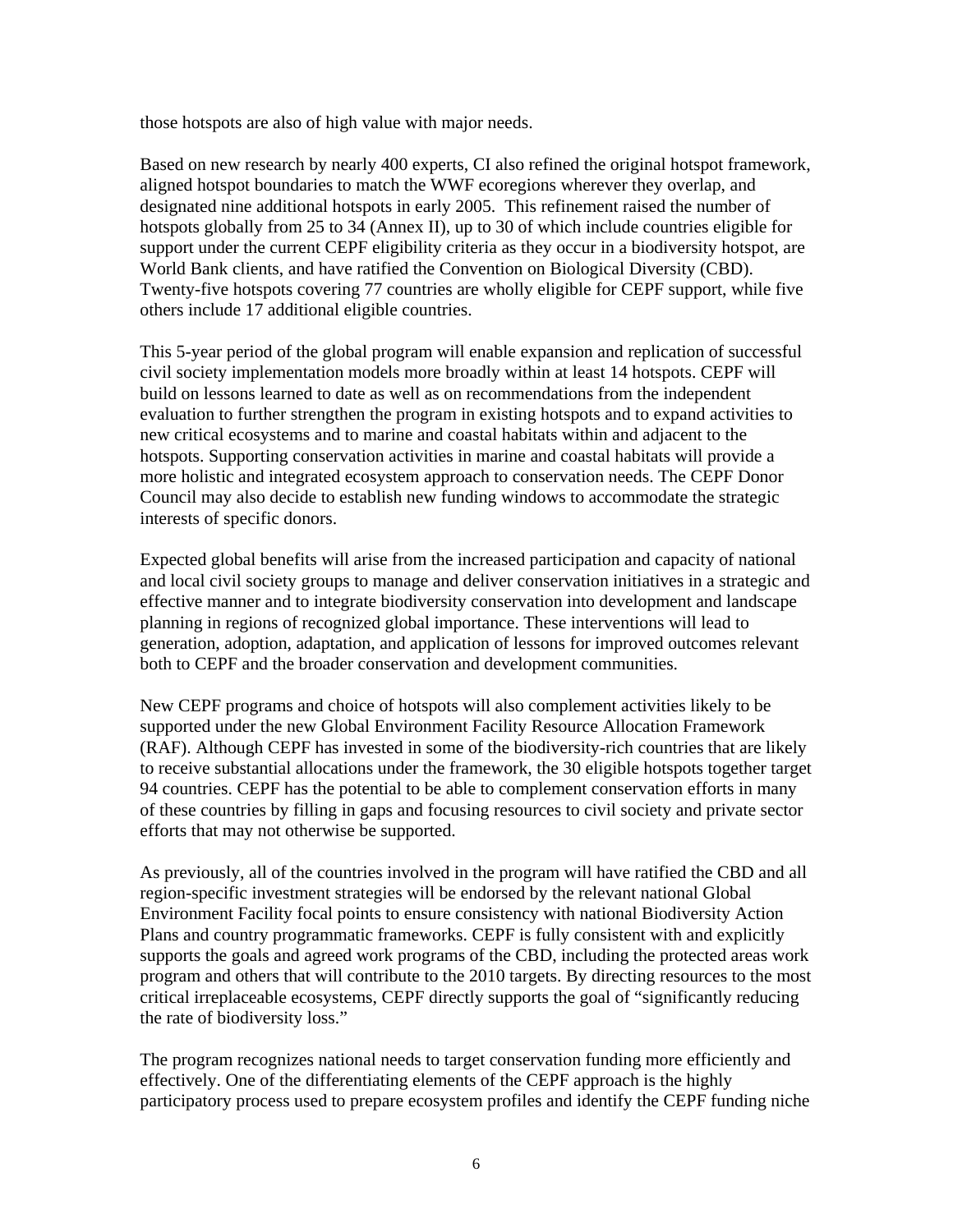for each critical ecosystem. The process is led by civil society organizations tasked with ensuring wide participation and transparency at the local level to enable diverse stakeholders, including governmental partners, to reach consensus on the highest priorities for conservation and hence where CEPF investments will have the greatest incremental value.

The program is unique because of its focus on enabling civil society participation in conservation, as well as because of its global scale and potential to act as a mechanism for the conservation community as a whole to align investments for greater impact.

CEPF will further expand the efforts of its partners and national governments as a streamlined, agile fund designed to enable civil society groups, including the private sector, to act as essential partners in conserving the hotspots. It will directly benefit national and local groups that many donors have found difficult to reach. Implementation will emphasize partnerships and transparency at all levels of the program to avoid duplication of effort and to maximize a multi-stakeholder approach to the challenge of biodiversity conservation.

The CEPF dual-pronged approach of focusing on the world's most critical ecosystems for conservation and civil society is also designed to inspire others to realign their own efforts to safeguard the irreplaceable and build the capacity of civil society. The first phase of CEPF leveraged an additional \$130 million of non-CEPF funds toward specific projects and civil society activities within the hotspots. CEPF support has also played an influential role in shaping national and municipal policies in favor of biodiversity conservation.

#### **III. PROGRAM DESIGN**

The program design has been informed by consultations with national and regional civil society groups, the CEPF donors, and other partners, including international NGOs and bilateral agencies. It also incorporates recommendations from the independent evaluators, who visited 10 of the 15 CEPF investment regions to date and consulted with a wide variety of grant recipients and other stakeholders, including government, donor, and implementing agency representatives, during August-December 2005.

The first hotspots for investment will be those for which ecosystem profiles have already been prepared and were approved by the CEPF Donor Council in April 2007. These are the Polynesia-Micronesia Hotspot; the Western Ghats region of the Western Ghats and Sri Lanka Hotspot; and the Indochina region of the Indo-Burma Hotspot. The CEPF Donor Council will choose other critical ecosystems for investment from among the biodiversity hotspots. Marine ecosystems may also be considered where they overlap with targeted terrestrial hotspots.

Supplemental information will be developed to inform the Donor Council's decisions regarding whether to re-invest in or exit hotspots supported by CEPF to date. This will include, for example, biological status, levels of threat, current or planned investment by the donor partners, and the results of participatory assessments of CEPF progress in those hotspots as they reach the end of their existing 5-year investment period. The assessments will feature workshops with stakeholders in each hotspot. CEPF has completed nine of these assessments to date.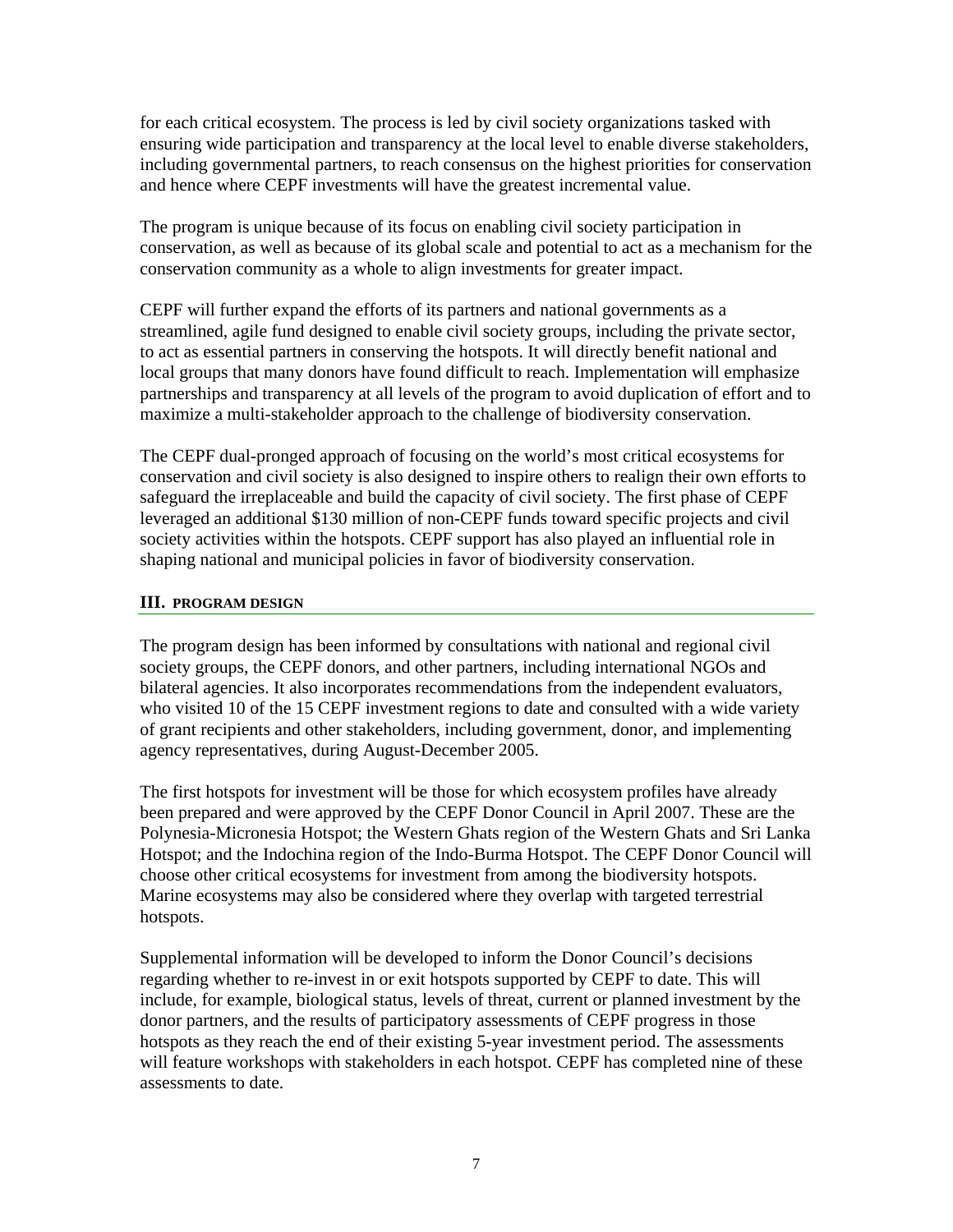The number of hotspots approved for new investment will be staggered to ensure adequate funding and implementation capacity, and the total investment level per hotspot will vary depending on local needs.

The global program will include four overarching and interlinked components:

- 1. Strengthening protection and management of globally significant biodiversity.
- 2. Increasing local and national capacity to integrate biodiversity conservation into development and landscape planning.
- 3. Effective monitoring and knowledge sharing.
- 4. Ecosystem profile development and program execution.

Key indicators of success will include:

- At least 14 critical ecosystems/hotspots with active investment programs involving civil society in conservation.
- At least 600 civil society actors, including NGOs and the private sector, actively participate in conservation programs guided by the CEPF ecosystem profiles.
- 20 million hectares of key biodiversity areas with strengthened protection and management, including at least 8 million hectares of new protected areas.
- 1 million hectares in production landscapes managed for biodiversity conservation or sustainable use.

#### **Component 1: Strengthening protection and management of globally significant biodiversity**

CEPF will focus on key biodiversity areas and address threats to biodiversity across broad landscapes that include a matrix of land uses, including protected areas, biological corridors, and high-value conservation sites in production landscapes. Protected areas remain a critical foundation of biodiversity conservation worldwide, yet only 5 percent of globally significant biodiversity within most hotspots is currently protected. Target areas will not be limited to formal designated protected areas and legal entities but will also include indigenous reserves, and community and private lands that are managed for a conservation objective. Support to civil society groups will contribute to the strengthened protection and management of more than 20 million hectares of key biodiversity areas within hotspots. This will include at least 8 million hectares of new protected areas. CEPF will also support activities that contribute to improved conservation of biodiversity within biological corridors and production landscapes, as well as trans-boundary collaboration to protect key areas that straddle national borders. Specific activities are expected to include the following:

1a. Protected areas and other key biodiversity areas: These areas encompass the critical habitat required for the survival of globally threatened and geographically concentrated species and as such are integral components of an effective protected area network. CEPF will support civil society efforts to catalyze improved management and expansion of existing protected areas, as well as the creation of new protected areas. Activities will include building awareness and support for protected areas and systems, development and provision of technical expertise and tools for effective land-use planning, and enabling local community and indigenous groups to take part in the design, implementation, management, and monitoring of key biodiversity areas.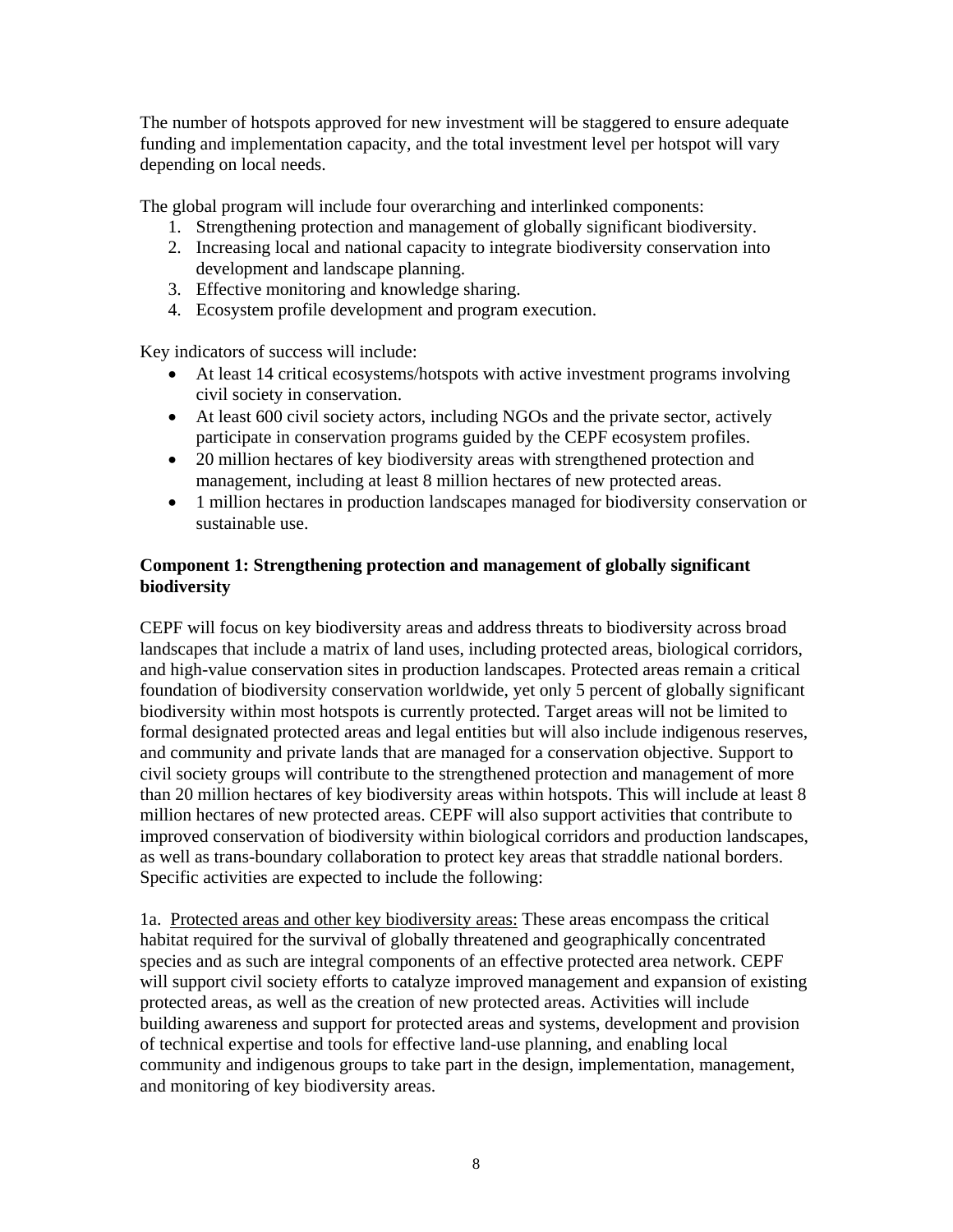1b. Community – Indigenous Initiatives: CEPF-supported activities will assist communities, including indigenous groups, and other partners in managing biologically rich land as well as landscapes that buffer key biodiversity and protected areas. The independent evaluation found that all of the current CEPF portfolios support community stewardship of biodiversity and ecosystem services through improved use and management of natural resources, the reduction or elimination of practices harmful to biodiversity, and the development and adoption of a variety of alternative livelihood opportunities. This focus on the synergistic and direct linkages between biodiversity conservation and human welfare will continue and be emphasized, particularly in regard to scaling up and enabling best practices and replication.

1c. Innovative financial mechanisms for sustainability: Achieving financial sustainability for biodiversity conservation is an ongoing challenge. CEPF will scale up efforts to create and support innovative financial mechanisms for sustainability, including the introduction and use of conservation financing tools such as payments for environmental services and economic incentives for conservation. CEPF will further strengthen joint efforts with governmental partners, the private sector, and other funding mechanisms, including two complementary funds managed by CI. The Global Conservation Fund's expertise is in creating and expanding protected areas as well as in developing long-term funding mechanisms, while Verde Ventures makes debt and equity investment in sustainable enterprises that are strategically important to biodiversity conservation.

1d. Multi-regional priorities: This subcomponent will support selected grants to civil society groups for strengthening protection and management of globally significant biodiversity in ways that efficiently benefit multiple hotspots. These will include, for example, activities to address common threats such as trade in Endangered species where demand and supply chains cross national borders, and global assessments to consolidate available information on the distribution, ecology, and conservation status of groups of species to indicate the status of ecosystem health. Multi-regional grants will also capitalize on significant co-financing opportunities and replication and scaling up of successful approaches across hotspots in a cost-effective way.

#### **Component 2: Increasing local and national capacity to integrate biodiversity conservation into development and landscape planning**

Reconciling ecosystem conservation with sustainable development on different scales across complex jurisdictional boundaries, often in situations of weak governance, is perhaps the major challenge facing the conservation and development communities. Mobilizing civil society to play a more effective role in this process is the CEPF niche. Grantees include individuals, farming cooperatives and community organizations, national NGOs, research institutions and private sector organizations, and international NGOs. Many of these groups also act as vital multipliers, further building local and national capacity for conservation. A key CEPF goal is empowerment of civil society actors to take part in, and influence, decisions that affect local lives and livelihoods and, ultimately, the global environment. This component is particularly targeted to biological corridors and more sustainable management in production landscapes. It builds upon the activities supported under Component 1 through support for strategic and effective alliances to increase impact and sustainability. Grantmaking will foster alliances by identifying and linking potential partners; helping to design integrated and complementary approaches and supporting partnerships within civil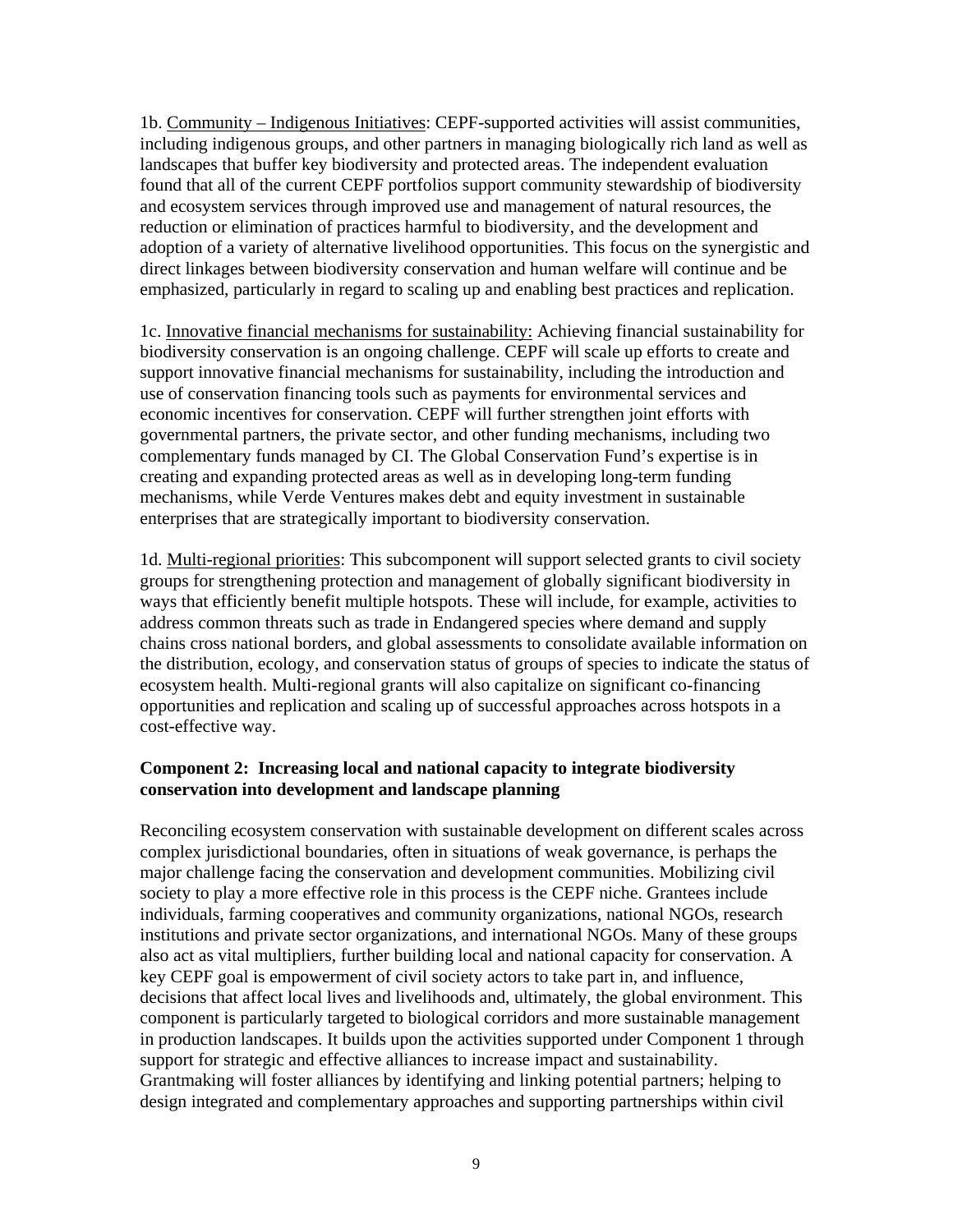society as well as with development institutions, government agencies, corporate partners, and others.

CEPF will support activities that integrate biodiversity conservation in production systems and sectors, including enabling civil society groups to plan, implement, and influence biodiversity conservation efforts as effective partners in sustainable development. Such participation will build on local knowledge and technical expertise, and leverage social capital to bring innovative ideas to solving local problems. Examples could include development of communal, municipal, or regional land-use plans, plans for local economic development, certification for more sustainable management, and private agreements. The focal approach will be to strengthen protection of critical biological corridors that link key biodiversity areas within a multiple-use landscape.

Civil society activities to be supported will include assisting in improved land-use planning and activities that mainstream conservation into production landscapes, including collaboration with the private sector; promoting supportive policy and legislative frameworks; promoting more sustainable resource management linked to livelihoods; and implementing measures to control and manage invasive alien species in regions where these are a particular threat. Building upon successful models from earlier years, CEPF would promote collaboration with governmental partners and sectors such as mining, agriculture, logging and tourism by fostering innovative public-private partnerships and multistakeholder alliances to harmonize conservation with economic development. The project would strengthen civil society capability for sustainable resource management and for advocacy and influence over development decisions and national strategies at local, regional, and trans-boundary scales.

#### **Component 3: Effective monitoring and knowledge sharing**

This component will support effective monitoring, learning, replication, and scaling up of promising models from components 1 and 2. Specific subcomponents will include:

3a. Strengthening monitoring and evaluation at the ecosystem level, including systematic analysis and documentation of CEPF results and experiences: CEPF priorities will include improved outcomes monitoring at the portfolio level in all hotspots receiving CEPF funding and sharing the results of monitoring widely to demonstrate biodiversity impact and enable adaptive management by CEPF and the wider conservation community. Specific conservation targets and related indicators will be developed as an integral part of the ecosystem profiling process for each hotspot. In addition, selected indicators from a Global Results Framework (see page 16) will be monitored and evaluated within each hotspot at the midterm and end of investment. These will include indicators to monitor biodiversity status and outcomes, as well as civil society, policy, and socioeconomic indicators detailed in a logical framework for each portfolio. Monitoring and evaluation of individual projects will be led by a Regional Implementation Team selected for each hotspot. Data on the status of specific conservation targets and landscapes will be calibrated against data drawn from the Biodiversity Early Warning System of CI's Center for Applied Biodiversity Science (CABS) and the global monitoring programs of other conservation organizations and partners to determine whether shifts may be needed in investment strategy during implementation.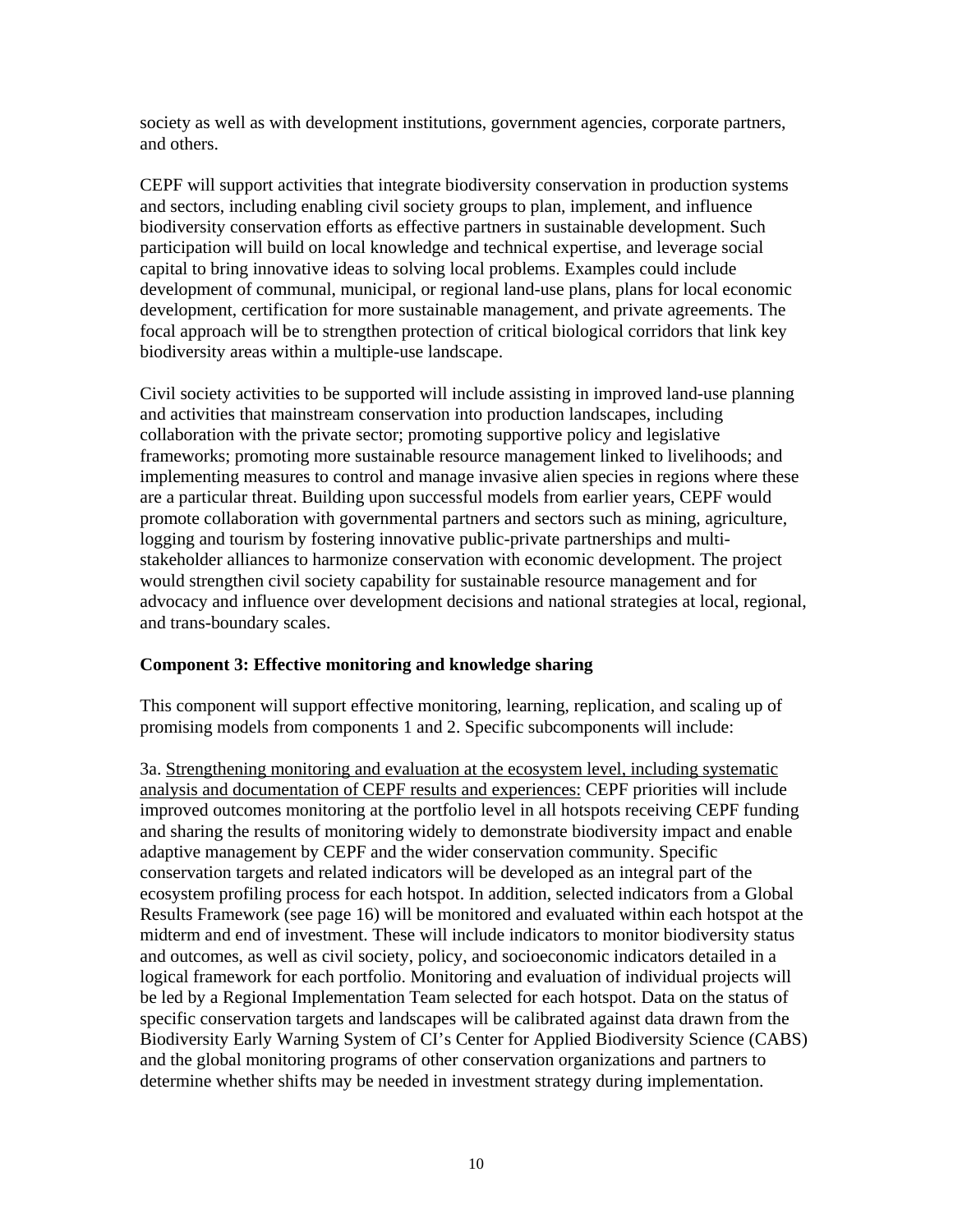3b: Expanding and formalizing information sharing and learning opportunities: This subcomponent will support conservation at the regional level by expanding and formalizing information sharing and learning opportunities as part of a participatory monitoring approach already tested and replicated by CEPF in multiple hotspots. Results will lead to adaptive management and also feed into analysis and documentation of lessons learned and best practices within and across hotspots. CEPF will also support specific activities to promote distillation, dissemination, and uptake of good practice, including (i) analyses of specific management practices to derive lessons learned (ii) cross site exchanges between grantees for learning and dissemination of best practice; and (iii) outreach activities targeting communities, local government, and NGOs to increase the uptake of good practice into other conservation initiatives within hotspots.

#### **Component 4: Ecosystem profile development and program execution**

This component will support development by civil society groups of the ecosystem profiles as strategic implementation documents for the partnership and wider conservation community, selected functions of Regional Implementation Teams, and overall execution and administration of the global program by CI through the CEPF Secretariat.

4a: Ecosystem profile development: In each hotspot, disbursement of grants will be guided by an ecosystem profile based on a stakeholder-driven prioritizing process to identify conservation targets, major threats, socioeconomic factors, and current conservation investments. The process will be led by locally based NGOs or other civil society organizations to develop a shared strategy by identifying conservation needs, gaps, opportunities, and the specific CEPF niche and investment strategy. In line with recommendations from the evaluation, future profiling will include strengthened analysis of the socioeconomic, policy, and civil society context within each hotspot for a more comprehensive understanding of development priorities, threats, and opportunities. Future profiles will be developed with even greater inclusiveness by ensuring that key communities, including indigenous groups within the focal biodiversity areas, take part in determining priority actions.

4b. Regional Implementation Teams: Based on recommendations from the independent evaluation, CEPF will devolve more responsibility from the Secretariat to locally based Regional Implementation Teams for capacity building and grant management and monitoring at the local level. The Regional Implementation Teams were singled out for being particularly effective with the support of the CEPF grant directors in linking the key elements of comprehensive, vertically integrated portfolios such as large anchor projects, smaller grassroots activities, policy initiatives, governmental collaboration, and sustainable financing. The responsibilities of these teams, formerly known as Coordination Units, have been standardized and expanded to capture the most important aspects of their function. Responsibilities of new teams selected beginning in 2007 will include (i) acting as an extension service to assist local groups in designing, implementing and replicating successful conservation activities; (ii) reviewing all grant applications and managing external reviews; and (iii) direct decision-making authority for grants up to \$20,000 and deciding jointly with the CEPF Secretariat on other applications.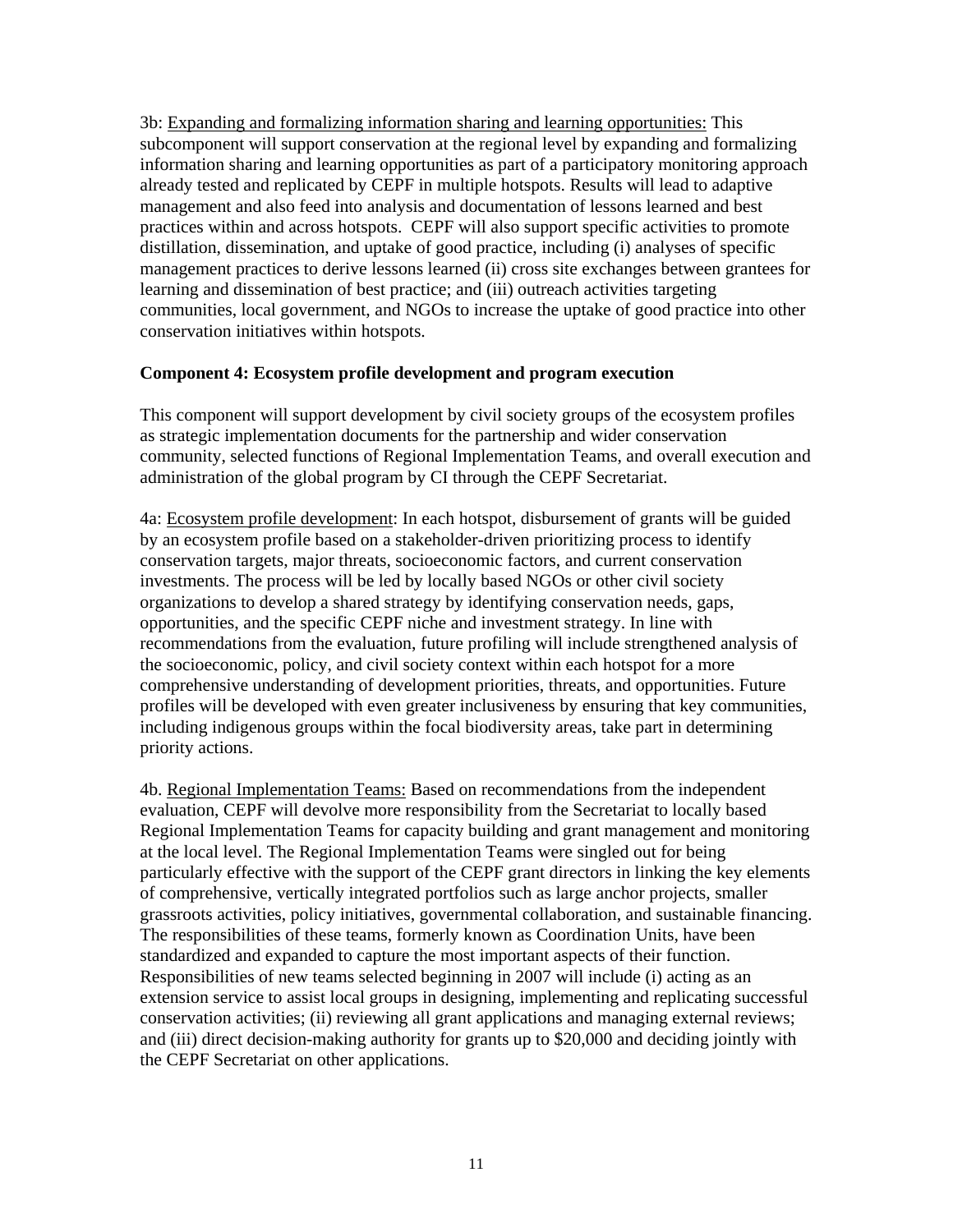4c: CEPF Secretariat: CI will administer and execute the global program. This includes hosting the CEPF Secretariat, employing Secretariat staff, and ensuring that all funds are managed with due diligence and efficiency on behalf of the partnership. The CEPF Secretariat is responsible for strategic and financial management, oversight, and reporting for the global program. This includes supervision of the ecosystem profiling process, training and management of the Regional Implementation Teams, and overall ecosystem portfolio development, monitoring and reporting to ensure that all activities and financial management are carried out in compliance with CEPF Donor Council decisions and the CEPF Operational Manual, which contains the specific operating policies and procedures of the Fund and has been updated to reflect this new framework. The Secretariat also negotiates, manages, and monitors grants for multi-regional activities, which will be endorsed by the relevant Regional Implementation Teams and external review to ascertain strategic fit with the profiles. The Secretariat is also responsible for fundraising, financial management, donor coordination, and global information management and outreach, including management of the program's global Web site (www.cepf.net), newsletter and publication production, and development and implementation of a program-wide replication and dissemination strategy for lessons learned and good practice.

#### **IV. IMPLEMENTATION**

The CEPF implementation arrangements are designed to build on lessons learned during the first phase, to enable continued expeditious, efficient support to diverse civil society groups, and to establish a clear and effective chain of accountability for results. The approach allocates authority, responsibility, and accountability purposefully among different stakeholders, while ensuring important linkages between different levels of the program.

As recommended by the independent evaluation, CI will continue to administer the program through the CEPF Secretariat. The organization hosts the CEPF Secretariat and ensures that all funds are managed with due diligence, efficiency, and the same degree of care it uses in the administration of its own public funds. The CEPF Executive Director is a CI senior vice president, who reports to both the CEPF Donor Council and to a selected individual from CI's Executive Management Team.

CEPF will also retain its overall structure of a Donor Council and Working Group, as well as Regional Implementation Teams based in the hotspots.

The Donor Council, comprised of senior representatives from each CEPF donor institution, reviews and approves each annual spending plan; recommendations by CI for consideration of priority ecosystem profiles to be prepared; and each ecosystem profile. The Council approves any amendment to the CEPF Operational Manual. In addition, the Council creates and approves the conditions under which donors take part in the Council. The members also elect the chairperson.

The Working Group, comprised of representatives from each donor institution, provides guidance to the Secretariat on strategy development, monitoring, and other aspects of implementation. The members also act as advisers to their respective Donor Council representatives and as CEPF focal points for their broader institutions. Guests, including civil society groups that lead the ecosystem profiling processes, grant recipients, and other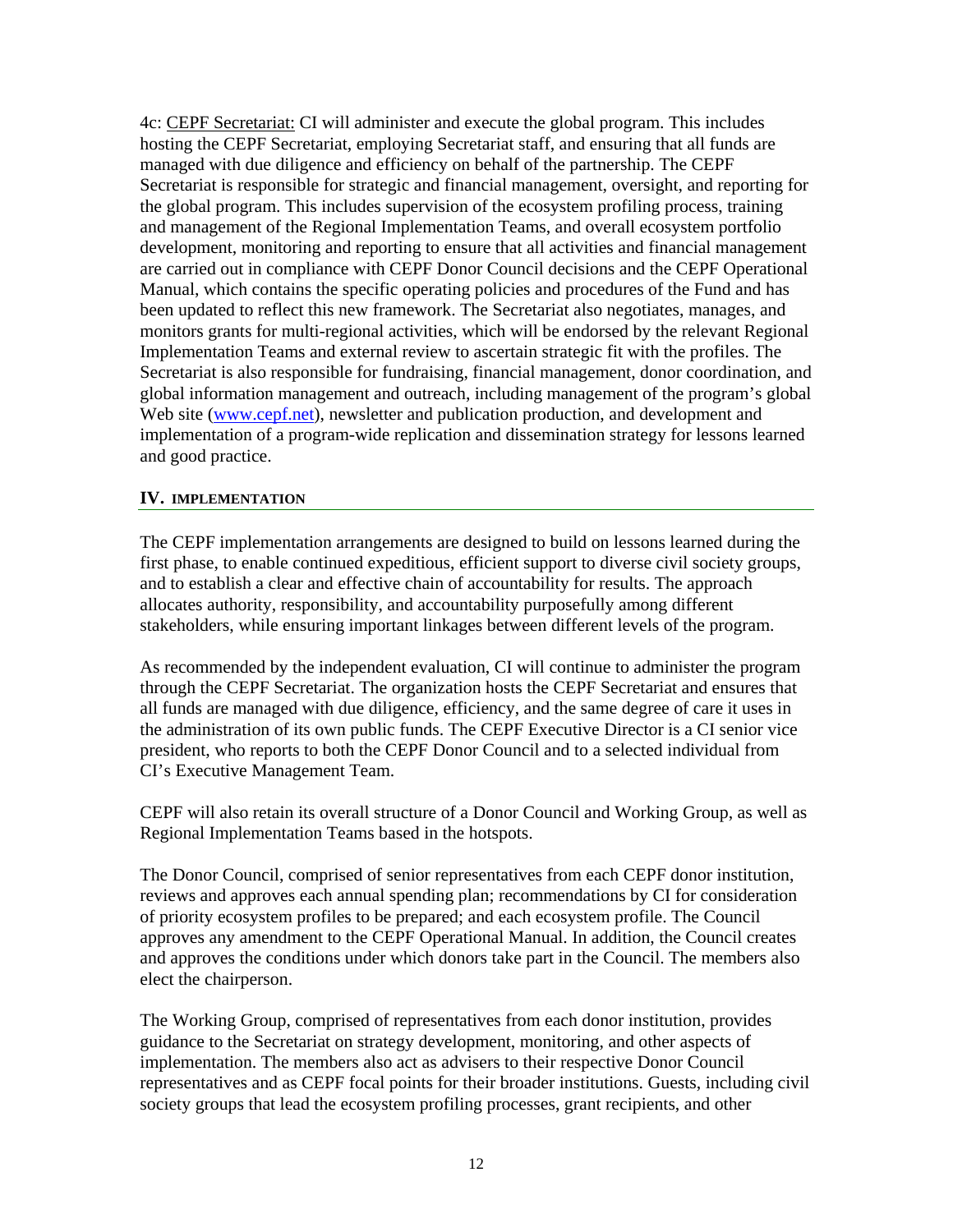stakeholders, will be invited to inform relevant topics of discussions.

Regional Implementation Teams, comprising civil society groups, lead implementation within the hotspots. The Independent Evaluation characterized this function as "one of the most impressive aspects" of CEPF and the teams in existing investment regions as a "major strength of CEPF, demonstrating the viability of an innovative range of institutional arrangements and providing services that go well beyond grant program administration." Formerly known as Coordination Units, these teams will now be known as Regional Implementation Teams to reflect their vital leadership in implementation.

New Regional Implementation Teams will be selected by the CEPF Donor Council based on terms of reference and a competitive selection process approved by the Council in April 2007.

Each Regional Implementation Team will be responsible for implementation of the relevant ecosystem profile and for establishment of a broad constituency of civil society groups working across institutional and geographic boundaries toward achieving shared conservation goals. While strategic oversight will remain at the Secretariat level to maintain focus and the reporting and safeguard standards required by the CEPF donor partners, at a minimum each Regional Implementation Team will be responsible for:

- acting as an extension service to assist civil society groups in designing, implementing, and replicating successful conservation activities;
- reviewing all grant applications and managing external reviews with technical experts and advisory committees;
- awarding grants up to \$20,000 and jointly with the CEPF Secretariat deciding on all other applications;
- leading monitoring and evaluation of individual projects and assisting the CEPF Secretariat in portfolio-level monitoring and evaluation;
- communicating CEPF objectives, opportunities to apply for grants, lessons learned, and results;
- involving the existing regional programs of the RIT, CEPF donor and implementing agency representatives, government officials, and other sectors in implementation; and
- ensuring effective coordination with the CEPF Secretariat on all aspects of implementation.

In addition, CEPF will incorporate specific steps approved by the CEPF Donor Council to ensure further transparency and effective decisionmaking, particularly in regard to the award of CEPF grant funds to CI programs and other international organizations as well as to those organizations that lead implementation in the hotspots. The objective will be to ensure that international organizations are not implementing projects that could be successfully undertaken by local groups, emphasizing the CEPF commitment to further strengthen and empower local NGOs. These steps, which will be outlined in detail in the CEPF Operational Manual and approved by the Donor Council, are also designed to avoid potential conflict of interest.

CI will not be eligible to receive a set share of the funds but may apply for grants and have its application considered through the process defined in the CEPF Operational Manual. To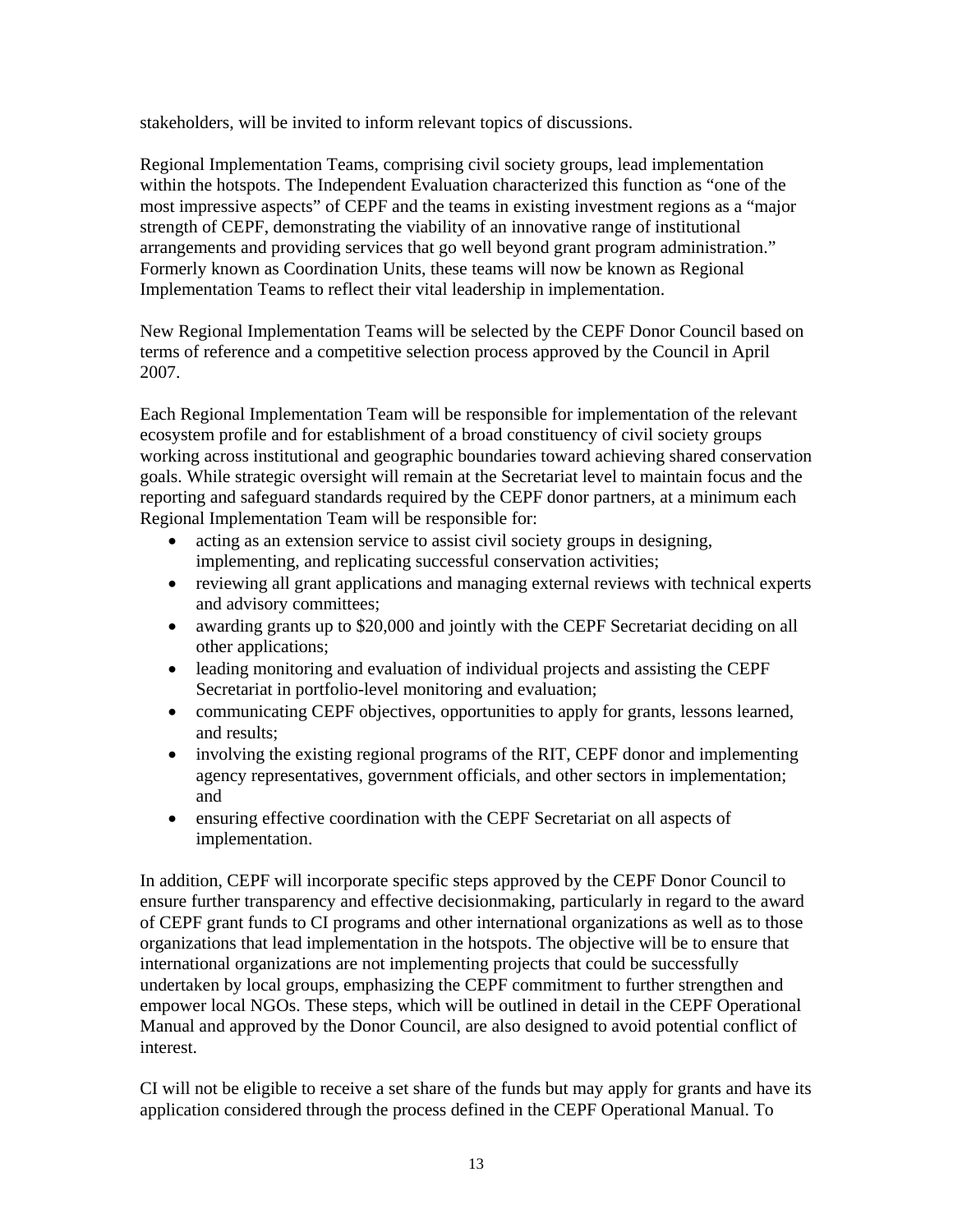avoid potential conflict of interest at the hotspot level, neither the individual groups that comprise the Regional Implementation Teams nor other offices and programs of those organizations will be eligible for additional grants in that particular hotspot. Applications from formal affiliates of those organizations that have an independent operating board of directors will be accepted, but subject to additional external review.

As recommended by the independent evaluation, strengthening operational collaboration with the CEPF donor partners will be an explicit priority during implementation as well. The aim will be to maximize the role and comparative advantage of each partner, increasing the benefits of the partnership to each partner and to the global environment.

Activities will include engaging regional and national representatives of the donor partners and implementing agencies at a much greater level in the planning process for each ecosystem and developing hotspot-level guidelines for regular sharing of information and collaboration opportunities. The guidelines will also draw from strategic opportunities identified during a series of regional meetings in 2005 to improve collaboration between CEPF and the World Bank at the country and hotspot level.

#### **V. MONITORING AND EVALUATION**

The CEPF monitoring approach focuses on monitoring and evaluating performance and impact of the overall program, as well at the ecosystem and individual project levels. The three levels will be carefully integrated to build linkages between the program's overall purpose, the strategic directions and investment priorities identified to achieve selected conservation targets in each hotspot, and the many projects that CEPF supports.

Data gathered will inform decisions and adaptive management of ecosystem portfolios, as well as feed into analysis and documentation of best practices, lessons, and results within and across critical ecosystems and at the global level.

A global Results Framework provides the conceptual underpinning for the CEPF monitoring approach. Specific conservation targets and related indicators will also be developed as an integral part of the ecosystem profiling process for each hotspot.

Priorities for strengthening the monitoring approach during implementation will include (i) ensuring that conservation targets are defined in all regions that receive CEPF funding; (ii) improved outcomes monitoring at the ecosystem level in all critical ecosystems receiving funding; and (iii) sharing the results widely to demonstrate biodiversity impact and enable adaptive management by CEPF and the wider conservation community.

The Regional Implementation Teams will be responsible for monitoring all projects and will assist the CEPF Secretariat in portfolio-level monitoring. The approach will build upon and further strengthen the success of the first phase to conduct baseline assessments as part of developing the ecosystem profiles in partnership with local groups, and then to facilitate and support continuation of monitoring at the local level.

All grantees, including the Regional Implementation Teams, will submit regular financial and programmatic reports detailing progress toward specific deliverables. CEPF will also use the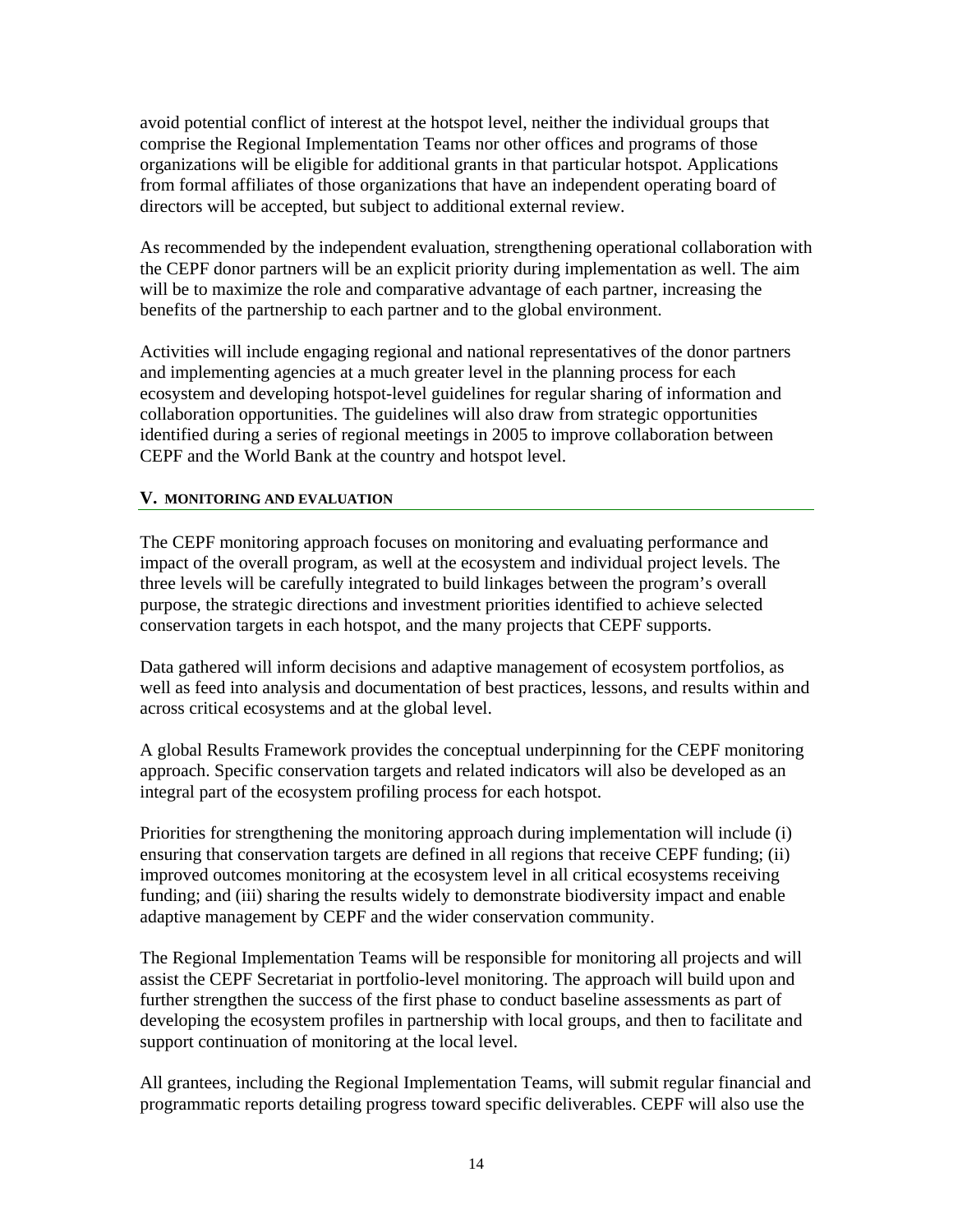GEF tracking tools to monitor impact of protected area and other interventions. Monitoring at the ecosystem level will also draw data from the Biodiversity Early Warning System of CI's Center for Applied Biodiversity Science at the midterm and the global monitoring programs of other conservation organizations to provide additional information and inform decisions on whether to adapt implementation.

CEPF will use global socioeconomic, policy, and civil society measures to better assess and monitor the impact of CEPF investments in improving people's welfare, particularly with regard to poverty reduction, as well as capacity and empowerment of civil society groups. Selected, related indicators will be drawn from the Global Results Framework for monitoring at the ecosystem level. In addition, CEPF will continue to track results against key socioeconomic indicators agreed to date by the donor partners. These types of indicators and measures may also be further developed at the ecosystem level.

Monitoring by the CEPF Secretariat will include monitoring the performance of the Regional Implementation Teams and lead responsibility for producing mid-term and final analytical overviews of each ecosystem portfolio. These overviews will draw from the participatory assessments led by the Regional Implementation Teams and include details of interim progress toward the targets, lessons learned, and, in the case of the mid-term report, recommendations for changes to the targets or overall strategy, where appropriate.

The Secretariat will also be responsible for monitoring performance of the overall program and ensuring that all activities and financial management are carried out in compliance with the guidance of the Donor Council and the CEPF Operational Manual.

Evaluation will be mainstreamed into all levels of the program. In addition, the program's overall performance will also be assessed through an independent evaluation under the direction of the Donor Council at the mid point of this Strategic Framework.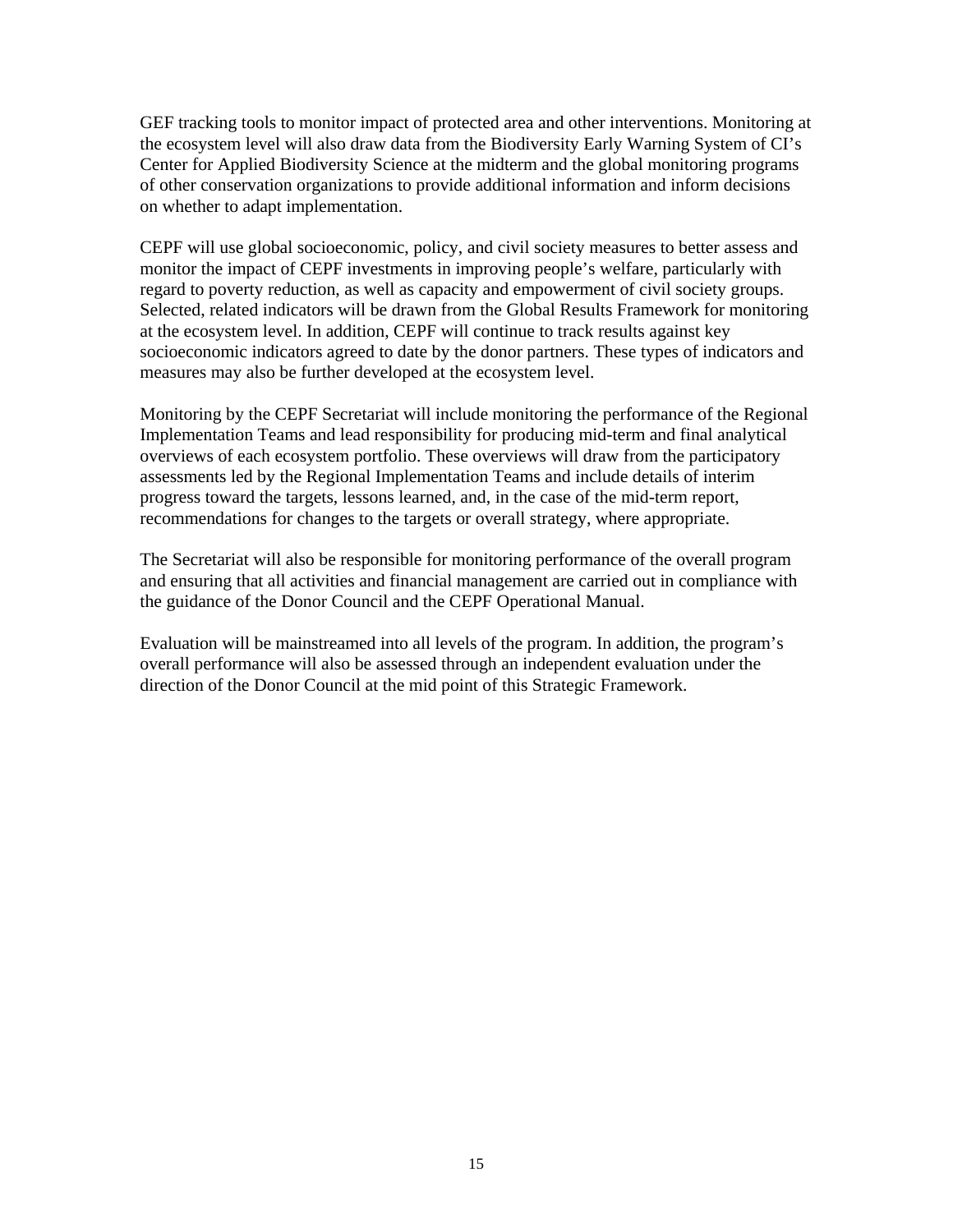## **Global Results Framework**

| Objective                                                                                                                                       | <b>Targets</b>                                                                                                                                                                                                                                                                                                                                                                                                                                                                                                                                                                                                                                                       | <b>Use of Information</b>                                                                                                                                                                                                                                                                                                                                                                                                                                                                                                                                                                     |
|-------------------------------------------------------------------------------------------------------------------------------------------------|----------------------------------------------------------------------------------------------------------------------------------------------------------------------------------------------------------------------------------------------------------------------------------------------------------------------------------------------------------------------------------------------------------------------------------------------------------------------------------------------------------------------------------------------------------------------------------------------------------------------------------------------------------------------|-----------------------------------------------------------------------------------------------------------------------------------------------------------------------------------------------------------------------------------------------------------------------------------------------------------------------------------------------------------------------------------------------------------------------------------------------------------------------------------------------------------------------------------------------------------------------------------------------|
| Strengthening the involvement<br>and effectiveness of civil society<br>in conservation and management<br>of globally important<br>biodiversity. | At least 14 critical<br>$\blacksquare$<br>ecosystems/hotspots with<br>active investment programs<br>involving civil society in<br>conservation.<br>At least 600 civil society<br>٠<br>actors, including NGOs and<br>the private sector, actively<br>participate in conservation<br>programs guided by the<br>CEPF ecosystem profiles.<br>20 million hectares of key<br>biodiversity areas with<br>strengthened protection and<br>management <sup>2</sup> including at<br>least 8 million hectares of<br>new protected areas <sup>3</sup> .<br>1 million hectares in<br>٠<br>production landscapes<br>managed for biodiversity<br>conservation or sustainable<br>use. | YR 1-4: Gauge CEPF's global<br>performance in achieving coverage<br>targets and key milestones against<br>ecosystem profile targets.<br>YR3: Contribute to independent<br>mid-term assessment and adjust<br>overall strategy and operations as<br>recommended.<br>All years: Identification and<br>pursuit of opportunities for long-<br>term sustainability and replication.<br>Results feed into global outreach<br>program, program evaluation.                                                                                                                                            |
| <b>Intermediate Outcomes</b>                                                                                                                    | <b>Intermediate Targets</b>                                                                                                                                                                                                                                                                                                                                                                                                                                                                                                                                                                                                                                          | <b>Use of Information</b>                                                                                                                                                                                                                                                                                                                                                                                                                                                                                                                                                                     |
| <b>Outcome 1:</b><br>Globally significant biodiversity<br>is under improved management<br>and protection.                                       | At least 70% of targeted key<br>$\bullet$<br>biodiversity areas with<br>strengthened protection and<br>management.<br>At least 30% of projects<br>$\bullet$<br>globally enable effective<br>stewardship of biodiversity<br>and ecosystem services by<br>indigenous and local<br>communities in focal areas.<br>At least 10 sustainable<br>financing mechanisms<br>established or strengthened<br>with initial capital secured.<br>At least 5 multi-regional<br>٠<br>projects contribute to the<br>conservation of globally<br>significant biodiversity.                                                                                                              | Profile Midterm: Gauge portfolio<br>performance against targets and<br>milestones identified in ecosystem<br>profile. Refine Results Framework<br>or profiles as needed. (Start-up in<br>hotspots will be staggered.)<br>Program Midterm: Assessment of<br>contribution to GEF and CBD<br>2010 targets based on GEF<br>tracking tools for protected areas<br>and mainstreaming.<br>All years: Identification and<br>pursuit of opportunities for long-<br>term sustainability and replication.<br>All years: Results feed into global<br>outreach program.<br>End of Framework: Assessment of |
|                                                                                                                                                 |                                                                                                                                                                                                                                                                                                                                                                                                                                                                                                                                                                                                                                                                      | overall program achievement and<br>contribution to CBD programs.                                                                                                                                                                                                                                                                                                                                                                                                                                                                                                                              |

<sup>&</sup>lt;sup>2</sup> Guided by a sustainable management plan<br><sup>3</sup> Protected through a formal legal declaration or community agreement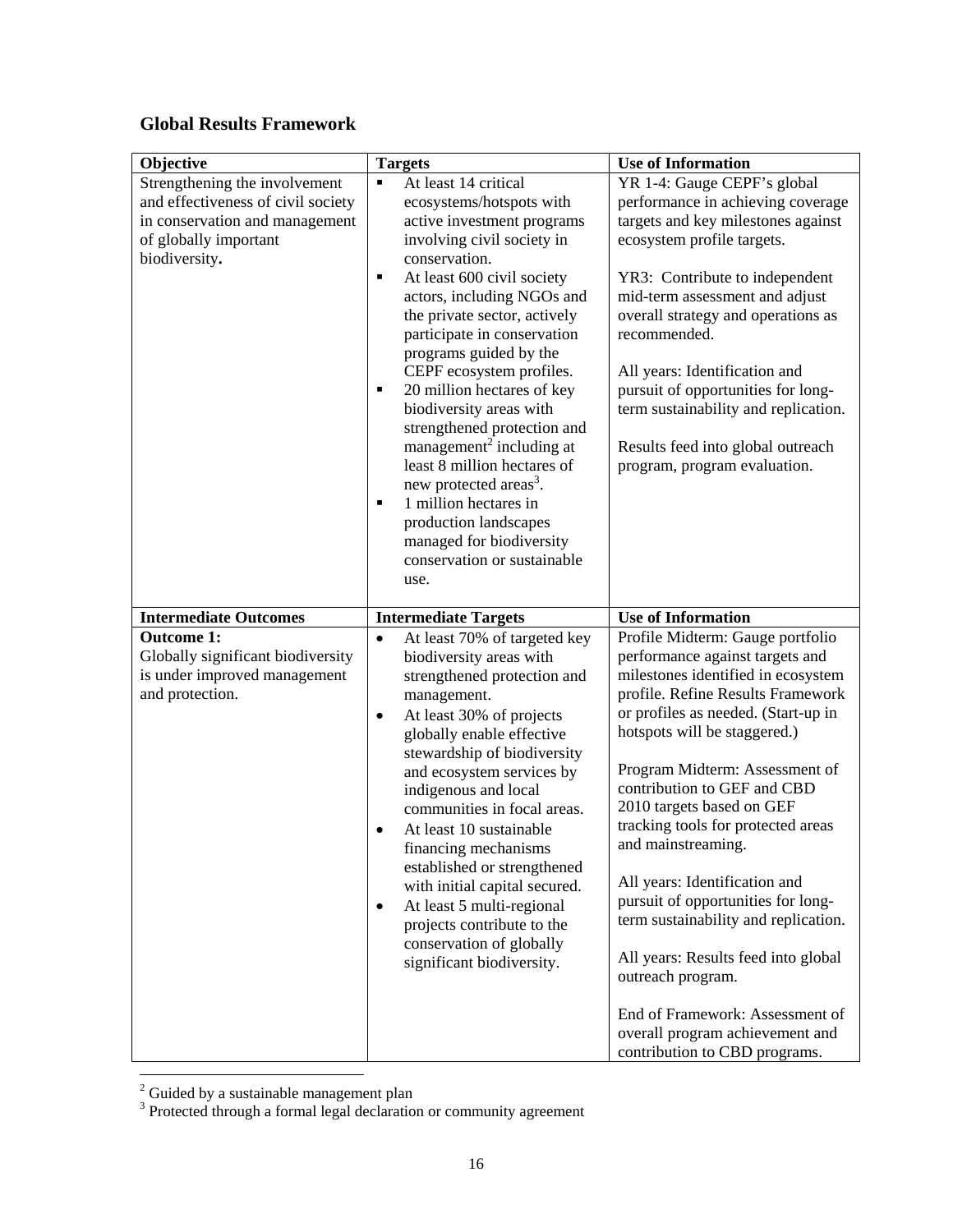| <b>Outcome 2:</b><br>Biodiversity conservation is<br>integrated into landscape and<br>development planning as a result<br>of increased local and national<br>civil society capacity. | 60% of projects outside<br>$\bullet$<br>protected areas integrate<br>biodiversity conservation in<br>management practices.<br>At least 10 public-private<br>$\bullet$<br>partnerships mainstream<br>biodiversity in the forestry,<br>agriculture, and tourism<br>sectors.<br>At least 50% of global grant<br>$\bullet$<br>funds allocated to local civil<br>society groups <sup>4</sup> .<br>At least 70% of targeted<br>$\bullet$<br>communities involved in<br>sustainable use projects show<br>socioeconomic benefits.                                                                                         | Profile Midterm: With each<br>hotspot, gauge portfolio-level<br>performance against targets and<br>key milestones identified in<br>ecosystem profile. Refine Results<br>Framework or ecosystem profiles<br>as needed. (Start-up in each<br>hotspot will be staggered.)<br>Framework Midterm: Assessment<br>of contribution to GEF and CBD<br>2010 targets based on GEF<br>tracking tool for mainstreaming.<br>All years: Identification and<br>pursuit of opportunities for long-<br>term sustainability and replication.<br>All years: Results feed into global<br>outreach program.<br>End of Framework: Assessment of<br>overall program achievement and<br>contribution to CBD work<br>programs. |
|--------------------------------------------------------------------------------------------------------------------------------------------------------------------------------------|-------------------------------------------------------------------------------------------------------------------------------------------------------------------------------------------------------------------------------------------------------------------------------------------------------------------------------------------------------------------------------------------------------------------------------------------------------------------------------------------------------------------------------------------------------------------------------------------------------------------|------------------------------------------------------------------------------------------------------------------------------------------------------------------------------------------------------------------------------------------------------------------------------------------------------------------------------------------------------------------------------------------------------------------------------------------------------------------------------------------------------------------------------------------------------------------------------------------------------------------------------------------------------------------------------------------------------|
| <b>Outcome 3:</b><br>Effective monitoring and<br>knowledge sharing.                                                                                                                  | 100% of CEPF regions<br>$\bullet$<br>possess baseline data and<br>indicators and monitor and<br>report against approved<br>logical frameworks.<br>Select targets from global<br>٠<br><b>Results Framework</b><br>standardized for all hotspots<br>and contribute to global<br>reporting and assessment.<br>At least 75% of civil society<br>$\bullet$<br>groups receiving grants<br>effectively plan and manage<br>conservation projects.<br>2 learning exchanges and<br>$\bullet$<br>participatory assessments of<br>portfolio-level results hosted<br>and documented within each<br>new hotspot for investment. | All years: Portfolio reviews feed<br>into strategy decisions.<br>Midterm and end of Framework:<br>Calibrate against other biodiversity<br>status reports produced for the<br>hotspot e.g. forest status, Important<br>Bird Areas, etc.<br>All years: Identifying best practice<br>and lessons learned for<br>dissemination and uptake.<br>All years: Results feed into global<br>outreach program.<br>Midterm and end of Framework:<br>Assess progress and examples of<br>replication.                                                                                                                                                                                                               |
| <b>Outcome 4:</b><br>Ecosystem profiles act as shared<br>strategies, and effective<br>program-wide implementation<br>and outreach.                                                   | Ecosystem profiles and<br>$\blacksquare$<br>investment strategies<br>developed with stakeholders<br>and financed for all new<br>hotspots selected for                                                                                                                                                                                                                                                                                                                                                                                                                                                             | All years: Results feed into profile<br>planning, implementation and<br>adaptation.<br>All years: Profiles guide                                                                                                                                                                                                                                                                                                                                                                                                                                                                                                                                                                                     |

<sup>&</sup>lt;sup>4</sup> CEPF defines a local civil society group as one that is legally registered in a country within the hotspot and has an independent board of directors or a similar type of independent governing structure.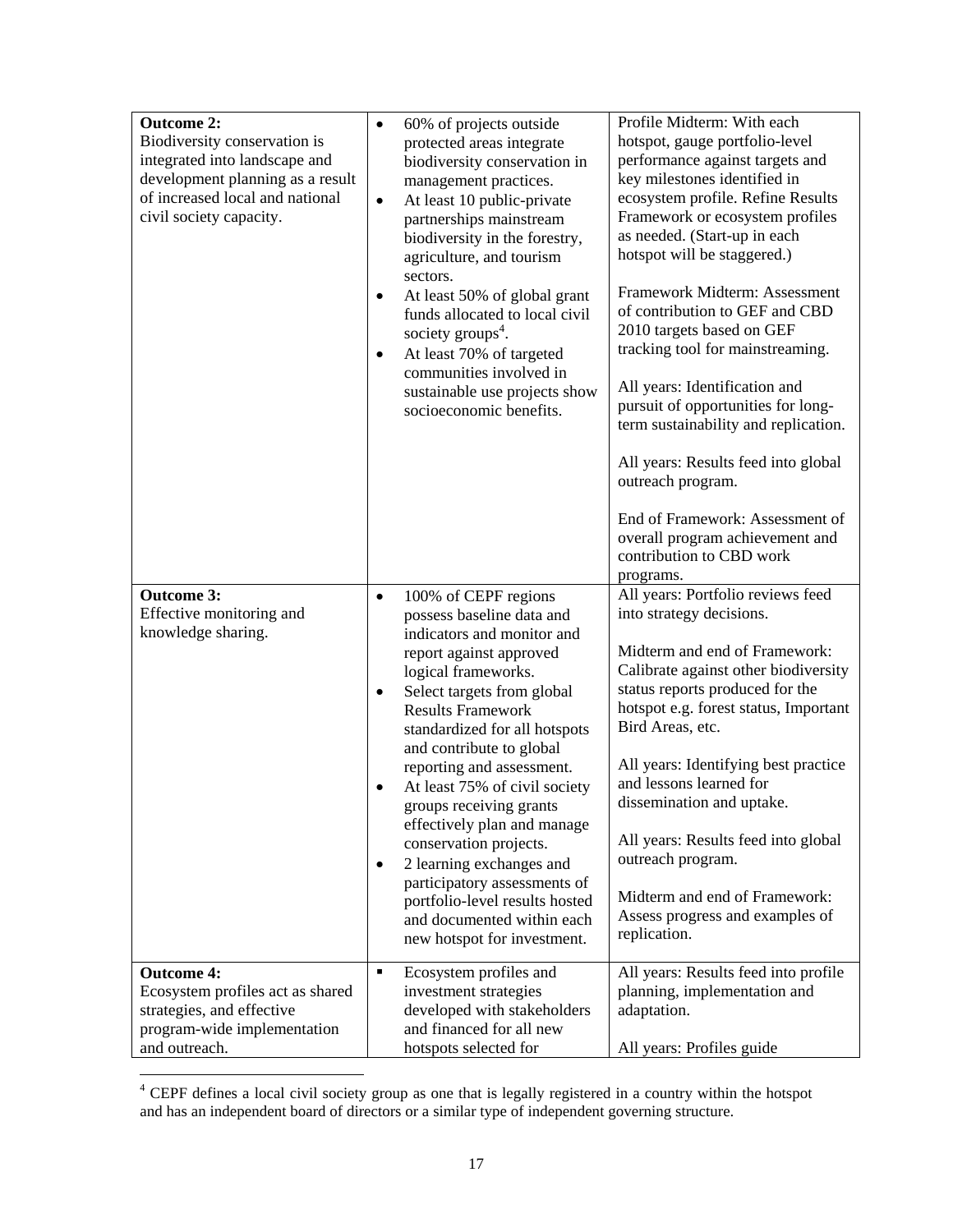|  | investment.<br>In at least five hotspots,<br>$\blacksquare$<br>ecosystem profiles influence<br>other donors' investment<br>strategies.<br>Regional Implementation<br>$\bullet$<br>Teams build capacity of local<br>civil society groups to design<br>and implement projects.<br>Overall program, including<br>٠<br>all activities and financial<br>management, effectively<br>monitored and in compliance<br>with CEPF Operational<br>Manual.<br>Program-wide replication<br>strategy developed and<br>implemented to disseminate<br>best practice within and<br>across hotspots.<br>10 publications produced and<br>$\bullet$<br>disseminated on CEPF<br>experiences, lessons learned,<br>and specific themes.<br>100% of final project reports<br>$\bullet$<br>compiled by grant recipients<br>available online.<br>Visitors to Web site and<br>$\bullet$<br>newsletter subscribers<br>increase by 70%.<br>5 annual reports and 20<br>٠<br>quarterly reports produced. | decisionmaking and assessments of<br>progress and results.<br>All years: Results feed into global<br>reporting to CEPF donors and<br>overall outreach program.<br>Midterm and end of Framework:<br>Results feed into evaluation. |
|--|--------------------------------------------------------------------------------------------------------------------------------------------------------------------------------------------------------------------------------------------------------------------------------------------------------------------------------------------------------------------------------------------------------------------------------------------------------------------------------------------------------------------------------------------------------------------------------------------------------------------------------------------------------------------------------------------------------------------------------------------------------------------------------------------------------------------------------------------------------------------------------------------------------------------------------------------------------------------------|----------------------------------------------------------------------------------------------------------------------------------------------------------------------------------------------------------------------------------|
|--|--------------------------------------------------------------------------------------------------------------------------------------------------------------------------------------------------------------------------------------------------------------------------------------------------------------------------------------------------------------------------------------------------------------------------------------------------------------------------------------------------------------------------------------------------------------------------------------------------------------------------------------------------------------------------------------------------------------------------------------------------------------------------------------------------------------------------------------------------------------------------------------------------------------------------------------------------------------------------|----------------------------------------------------------------------------------------------------------------------------------------------------------------------------------------------------------------------------------|

#### **VI. SUSTAINABILITY**

*Ecological sustainability*. The fundamental premise of CEPF is that large-scale actions taken by multi-lateral institutions and national government agencies to protect biodiversity (and, therefore, functioning ecosystems on which many economic systems depend) are more likely to succeed if they are both influenced and supported by civil society. This 5-year period of CEPF will contribute to ecological sustainability in at least 14 hotspots through directed and strategic civil society actions that will complement government and other donor conservation programs. The project's components and specific elements are designed to interlink, with each complementing and building upon the activities in the other, to contribute to sustainability of project initiatives, influence larger policy and institutional framework, and ensure ecosystem conservation in the long term.

*Social and institutional sustainability*. The CEPF experience to date demonstrates that the program can strengthen positive roles for civil society in ensuring ecological sustainability,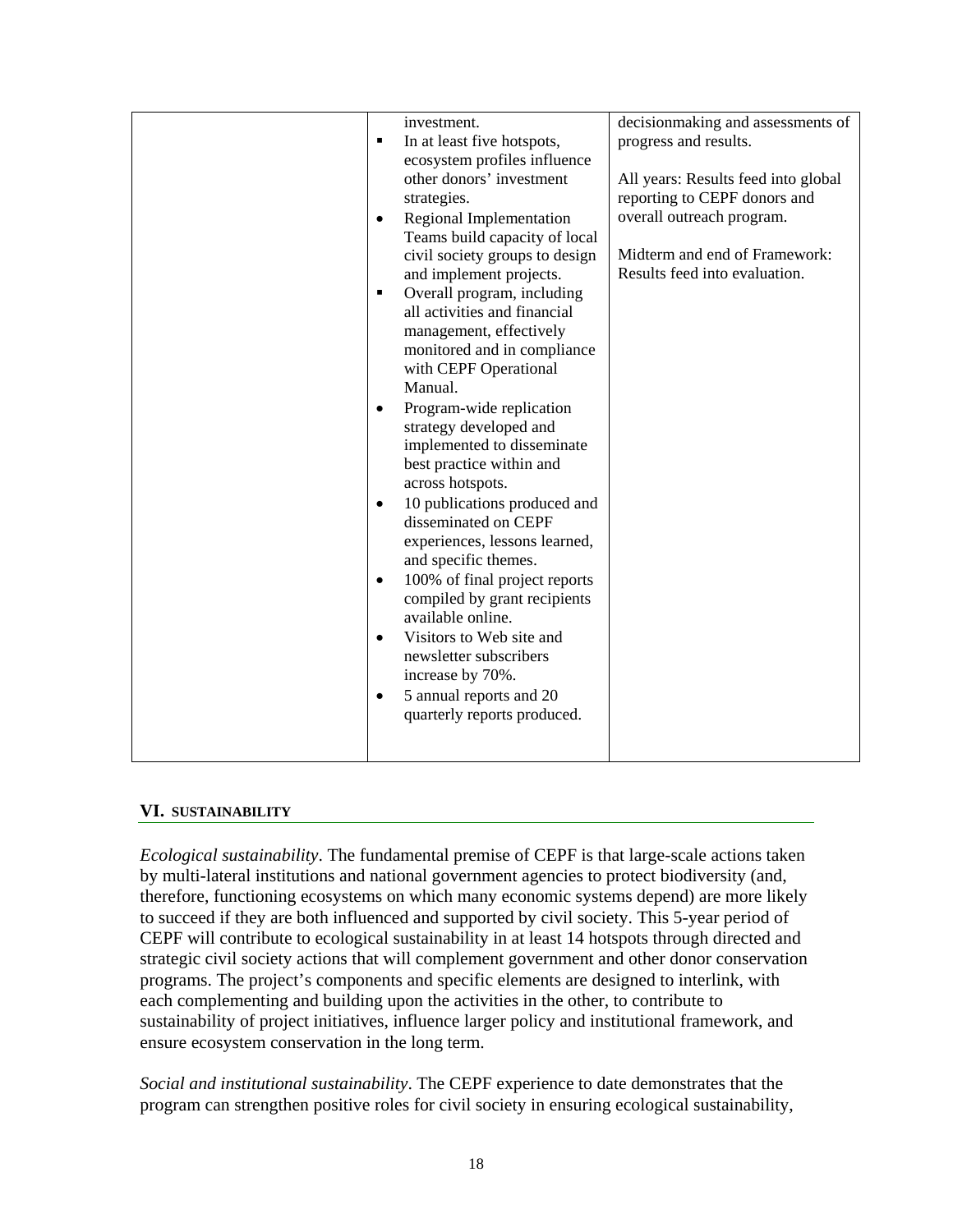and in building long-term skills and strengthened environmental governance. When local communities are able to express their knowledge about the natural systems that form the basis of their livelihoods and can articulate their economic and cultural interests, better and more enduring decisions are likely to be made at national and international levels. A key part of the Regional Implementation Teams' responsibilities will be to build the capacity of local actors to design and implement conservation activities. CEPF will empower civil society actors to directly assist in biodiversity conservation, acquire a positive stake in sustainable development programs, and become sources of improved design, support, and durability for those efforts, thereby also further contributing to ecological sustainability as well.

*Financial sustainability.* CEPF is a long-term, multi-donor program with different donors funding different time slices. To date, CEPF grantees have leveraged at least an additional \$130 million toward specific projects and civil society activities within the hotspots, thereby contributing to sustainability of these efforts beyond CEPF involvement. The capacity of CEPF and the many civil society groups it has supported to attract other donors constitutes a significant market test of the initiative. It is highly unlikely that most of these funds would have been allocated by their donors to civil society-led conservation or the specific hotspots without the existence of the CEPF program.

In addition, CEPF will seek to further expand its formal donor base to ensure financial sustainability for the global program, as well as to again leverage significant funds at the hotspot level. Activities to be encouraged will also include piloting of specific innovative financial mechanisms, such as payments for ecosystem services and market transformation initiatives that would contribute to sustainability of results.

The funding model below illustrates the envisioned transition to this new Strategic Framework beginning in FY 08 based on the following assumptions:

- The total goal for direct donor commitments to CEPF for implementation will be \$150 million.
- Ecosystem profiles will continue to be developed for each new hotspot selected for investment.
- CEPF will manage the two phases of CEPF concurrently and present consolidated reporting that illustrates the full activity of the fund.

CEPF is planning for a seamless transition that will allow for continuity and solid investment management.

Per the original CEPF funding model, in FY 07 preparation (ecosystem profile development) funding for new regions ceased and grantmaking and Secretariat operations began to decline. In the new model below, the lighter shaded areas combined represent the total funding goal for this Framework and the start of new investments beginning in FY 08 based on the newly approved ecosystem profiles for the Polynesia-Micronesia Hotspot, the Western Ghats and Sri Lanka Hotspot, and the Indochina Region of the Indo-Burma Hotspot, as well as future consolidation and expansion. CEPF Secretariat operations will not exceed 13 percent of the total.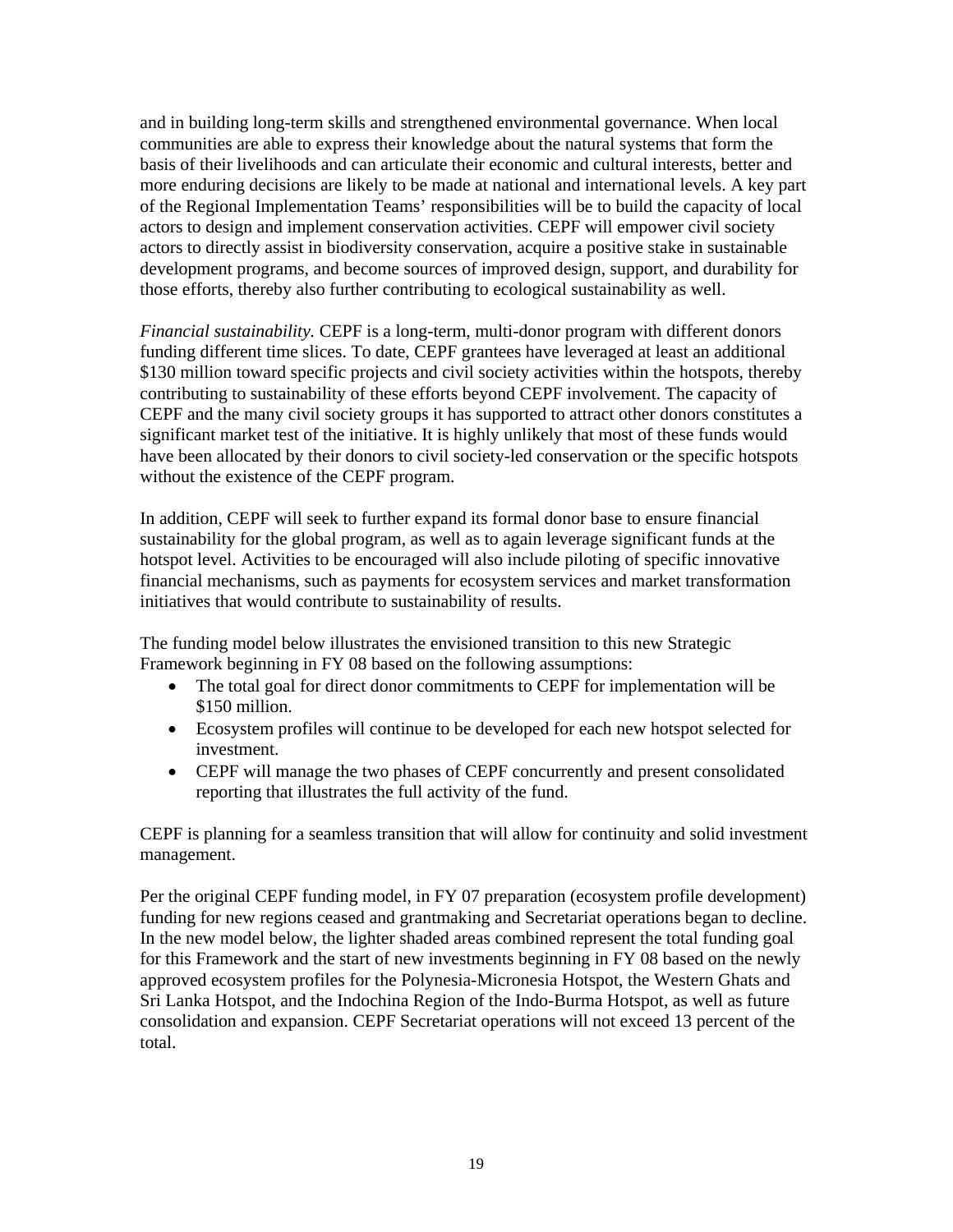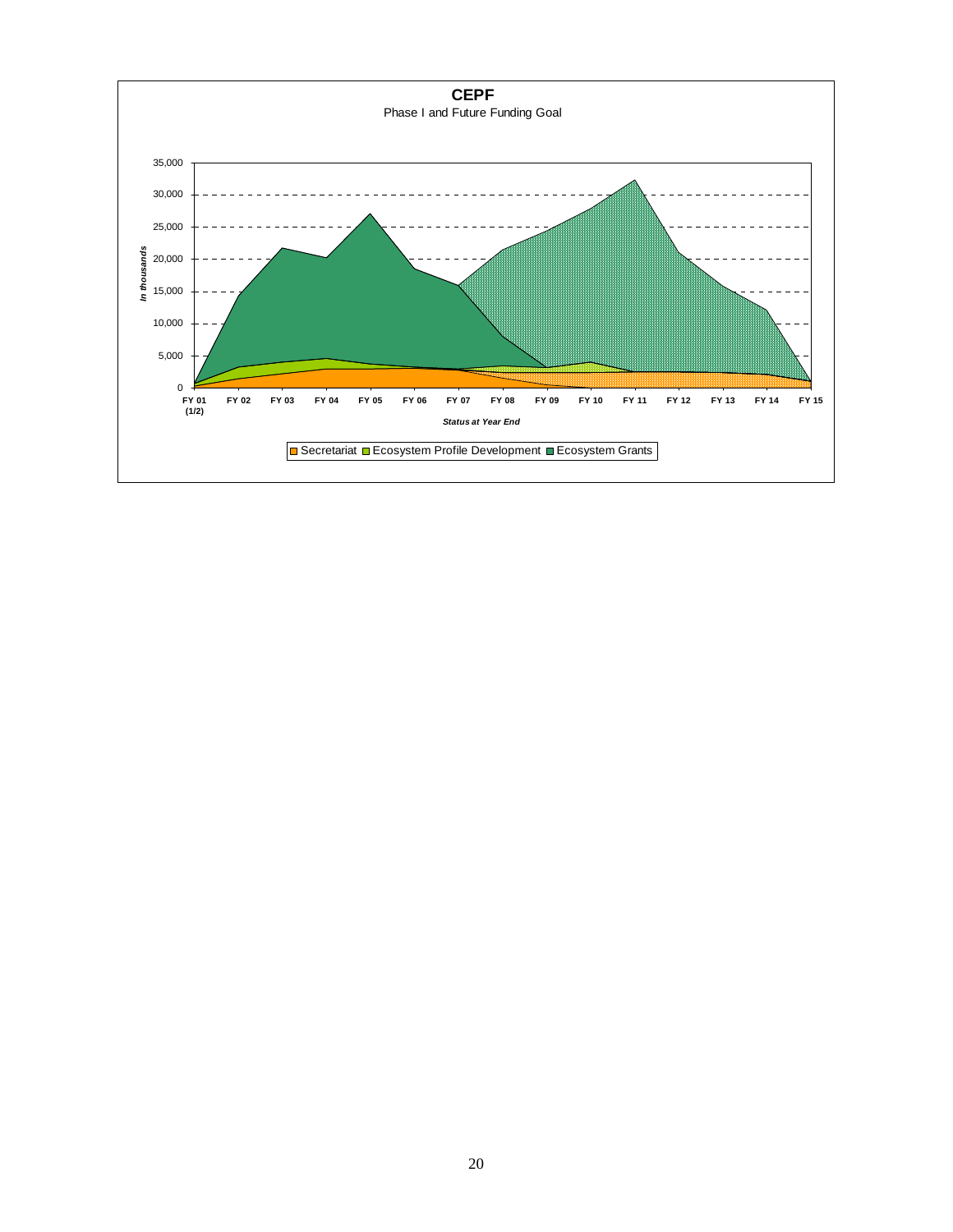#### **ANNEX I. HOTSPOTS WHERE CEPF SUPPORTED CIVIL SOCIETY DURING PHASE 1**

- 1. Atlantic Forest (Brazil)
- 2. Cape Floristic Region
- 3. Caucasus
- 4. Chocó-Darién-Western Ecuador (Chocó-Manabi biodiversity conservation corridor)
- 5. Eastern Arc Mountains and Coastal Forests of Tanzania and Kenya
- 6. Guinean Forests of West Africa (Upper Guinean Forest)
- 7. Indo-Burma (Eastern Himalayas region)
- 8. Madagascar and Indian Ocean Islands (Madagascar)
- 9. Mesoamerica (Northern Mesoamerica and Southern Mesoamerica)
- 10. Mountains of Southwest China
- 11. The Philippines
- 12. Succulent Karoo
- 13. Sundaland (the Indonesian island of Sumatra)
- 14. Tropical Andes (Vilcabamba-Amboró biodiversity conservation corridor)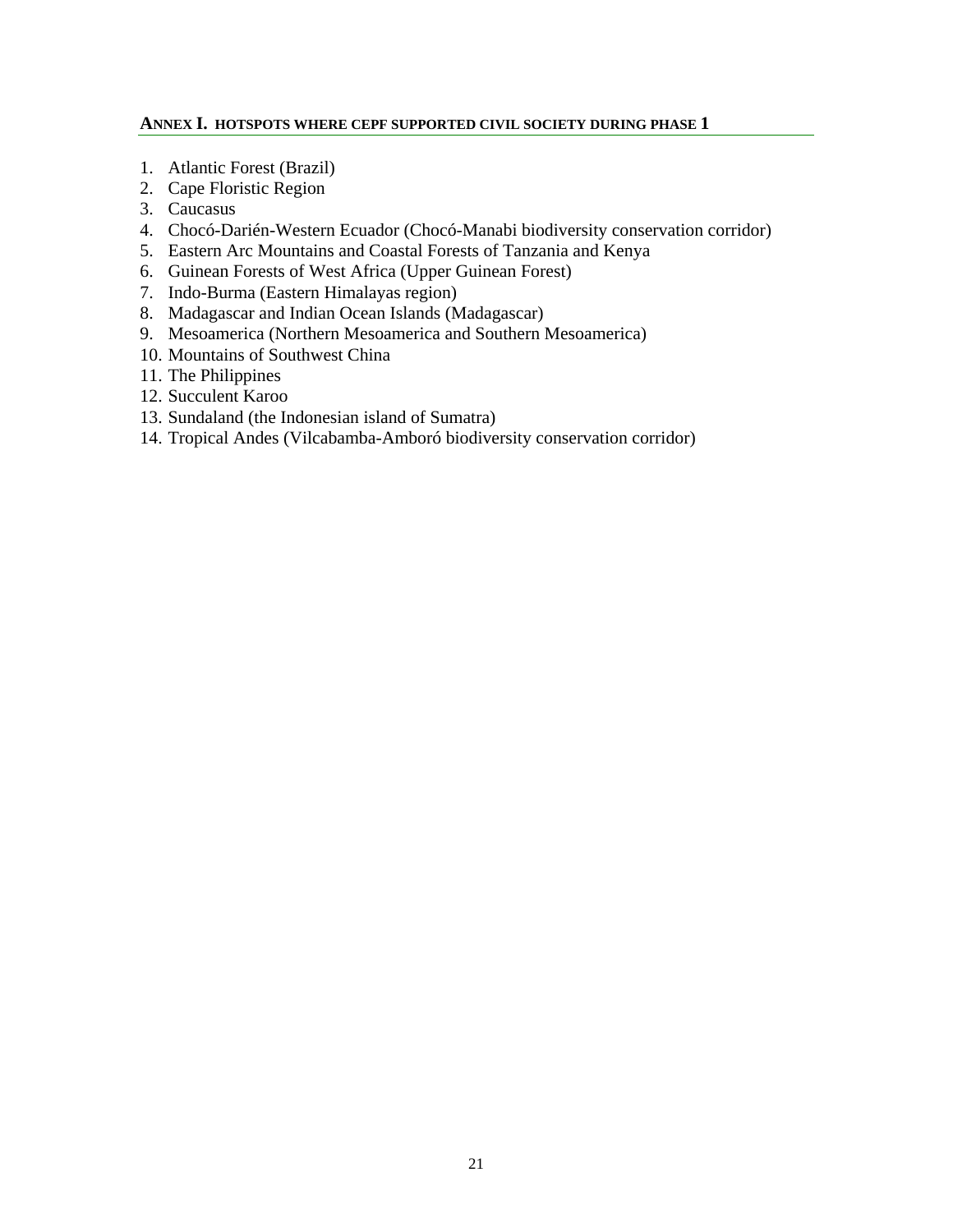#### **ANNEX II. GLOBAL BIODIVERSITY HOTSPOTS AS DEFINED IN 2005**

- 1. Atlantic Forest
- 2. California Floristic Province\*
- 3. Cape Floristic Region
- 4. Caribbean Islands\*
- 5. Caucasus
- 6. Cerrado
- 7. Chilean Winter Rainfall-Valdivian Forests
- 8. Coastal Forests of Eastern Africa
- 9. Eastern Afromontane
- 10. East Melanesian Islands
- 11. Guinean Forests of West Africa
- 12. Himalaya
- 13. Horn of Africa
- 14. Indo-Burma
- 15. Irano-Anatolian
- 16. Japan\*
- 17. Madagascar and Indian Ocean Islands
- 18. Madrean Pine-Oak Woodlands\*
- 19. Maputaland-Pondoland-Albany
- 20. Mediterranean Basin\*
- 21. Mesoamerica
- 22. Mountains of Central Asia
- 23. Mountains of Southwest China
- 24. New Caledonia\*
- 25. New Zealand\*
- 26. Philippines
- 27. Polynesia-Micronesia\*
- 28. Southwest Australia\*
- 29. Succulent Karoo
- 30. Sundaland
- 31. Tropical Andes
- 32. Tumbes-Chocó-Magdalena
- 33. Wallacea
- 34. Western Ghats and Sri Lanka

Source: Mittermeier, R.A., Robles Gil, P., Hoffmann, M., Pilgrim, J.D., Brooks, T.M., Mittermeier, C.G., & Fonseca, G.A.B. da. 2004. *Hotspots Revisited: Earth's Biologically Richest and Most Endangered Ecoregions.* Mexico City: CEMEX.

\* Not all countries in this hotspot would be eligible for funding under the current investment criteria. However, the CEPF Donor Council may choose to establish new funding windows outside the eligibility criteria to accommodate the strategic interests of specific donors. The Council may also choose to include marine ecosystems within targeted hotspots.